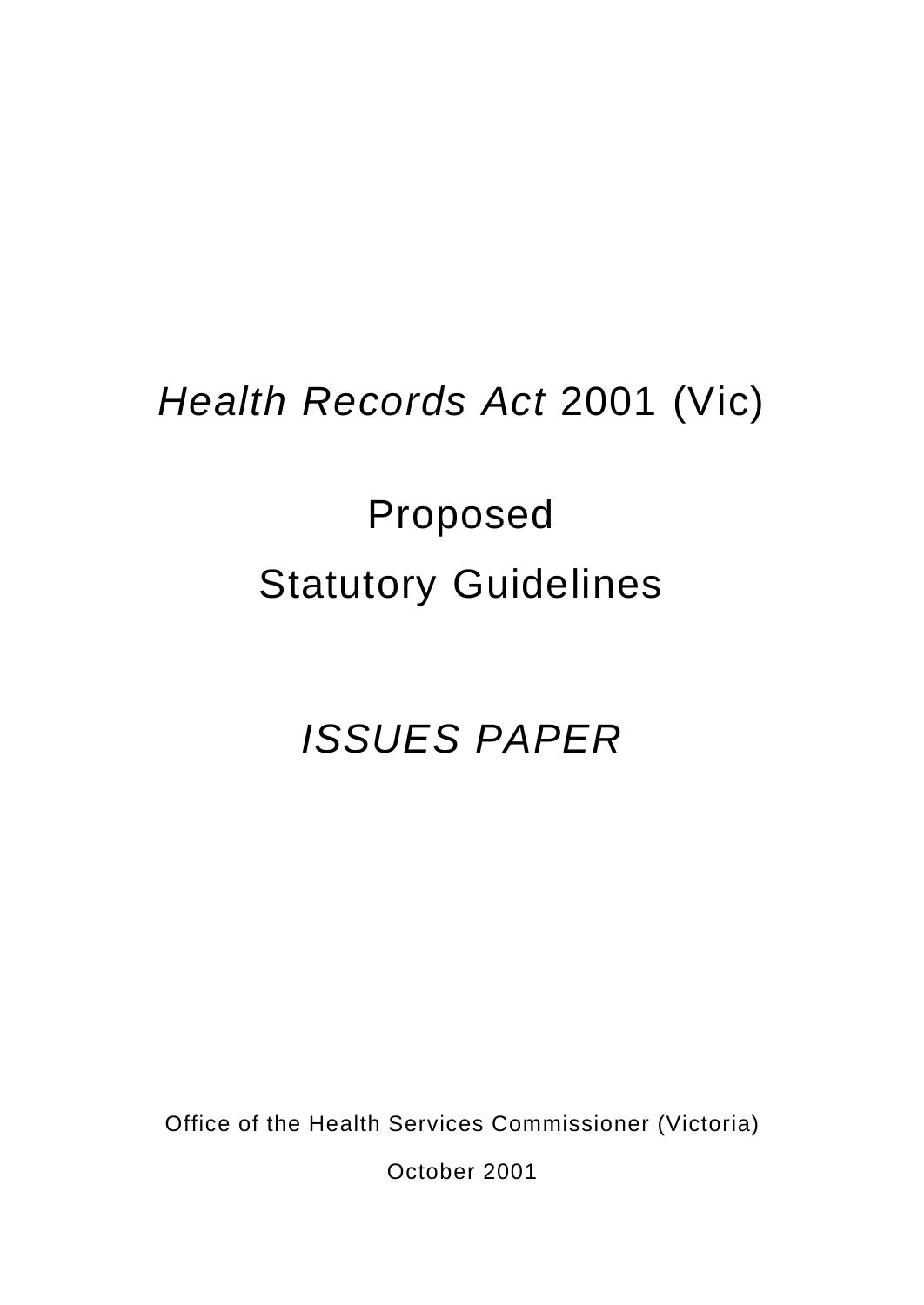## **Contents**

| 1.         |                  |                                                                                                                                                                                        |  |  |
|------------|------------------|----------------------------------------------------------------------------------------------------------------------------------------------------------------------------------------|--|--|
| 2.         |                  |                                                                                                                                                                                        |  |  |
|            | 2.1              |                                                                                                                                                                                        |  |  |
|            | 2.2              |                                                                                                                                                                                        |  |  |
|            | 2.3              |                                                                                                                                                                                        |  |  |
|            | 2.4              |                                                                                                                                                                                        |  |  |
| 3.         |                  |                                                                                                                                                                                        |  |  |
| 4.         |                  |                                                                                                                                                                                        |  |  |
|            | 4.1<br>$\bullet$ | Health Privacy Principle 1.1(e)(iii)<br>Health Privacy Principle $2.2$ (g)(iii)                                                                                                        |  |  |
|            | 4.2              | Notification to past service users about transfer/closure 15<br>of a health service provider's practice<br>Health Privacy Principle 10.2                                               |  |  |
| Appendix 1 |                  |                                                                                                                                                                                        |  |  |
| Appendix 2 |                  | Extracts from Guidelines under Section 95 of the Privacy Act 30<br>National Health and Medical Research Council (Commonwealth of<br>Australia, 2000), paragraphs 2.4, 3.1, 3.2 and 3.3 |  |  |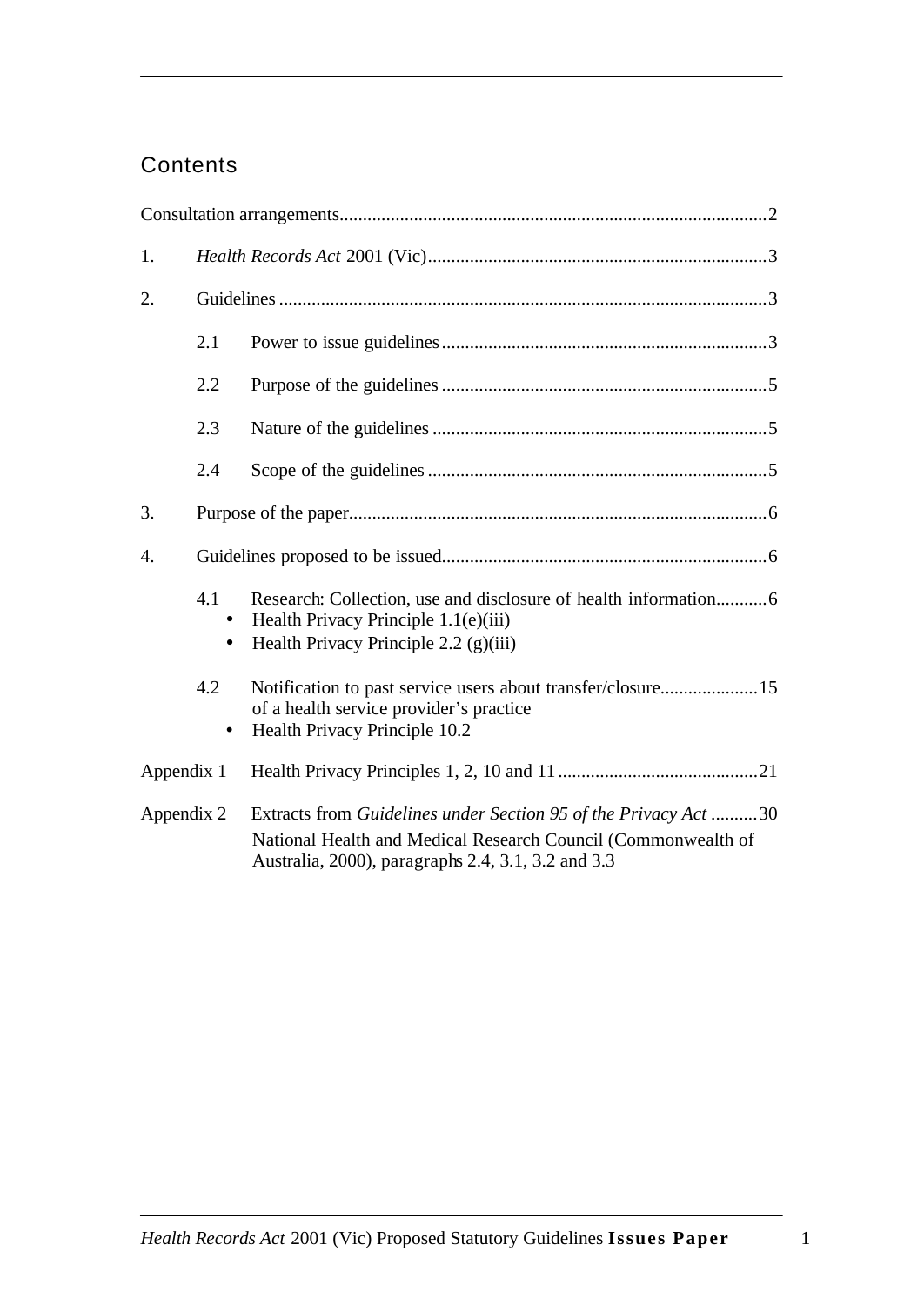## Consultation arrangements

#### **Information**

If you have any questions in relation to this issues paper and the process for making statutory guidelines process, please contact Ms Anne Mullins on 8601 5236 or Ms Sue Joseph on 8601 5235.

Further information about the *Health Records Act* 2001 is available at: www.health.vic.gov.au/hsc and www.dhs.vic.gov.au/ahs/healthrecords

The latter site includes a link to the Second Reading speech made in the Victorian Parliament, which provides an overview of the Act.

The Act itself is available at: www.dms.dpc.vic.gov.au/sb/2001\_Act/A00824.html

Copies of the Act can be purchased from:

Information Victoria 356 Collins Street MELBOURNE VIC 3000 Tel: 1300 366 356

Anstat Customer Services PO Box 447 SOUTH MELBOURNE VIC 3205 Tel: (03) 8278 1144 \* mail order only

#### **Copies of the issues paper**

Further copies of this issues paper can be obtained by contacting the Office of the Health Services Commissioner on (03) 8601 5222.

The issues paper is also accessible via Office's Website at www.health.vic.gov.au/hsc

#### **Submissions**

If you wish to provides comments on the questions and issues raised in this issues paper, please forward them as follows:

By e-mail to: hra@dhs.vic.gov.au

By mail to: Health Records Act Implementation Group Office of the Health Services Commissioner Level 30, 570 Bourke Street MELBOURNE VIC 3000

Submissions should be received by **Friday 2 November 2001** to ensure that they inform the development of the guidelines. Comments provided at any later date may, however, still be considered.

If you wish your comments to be treated in confidence, please note this on your submission.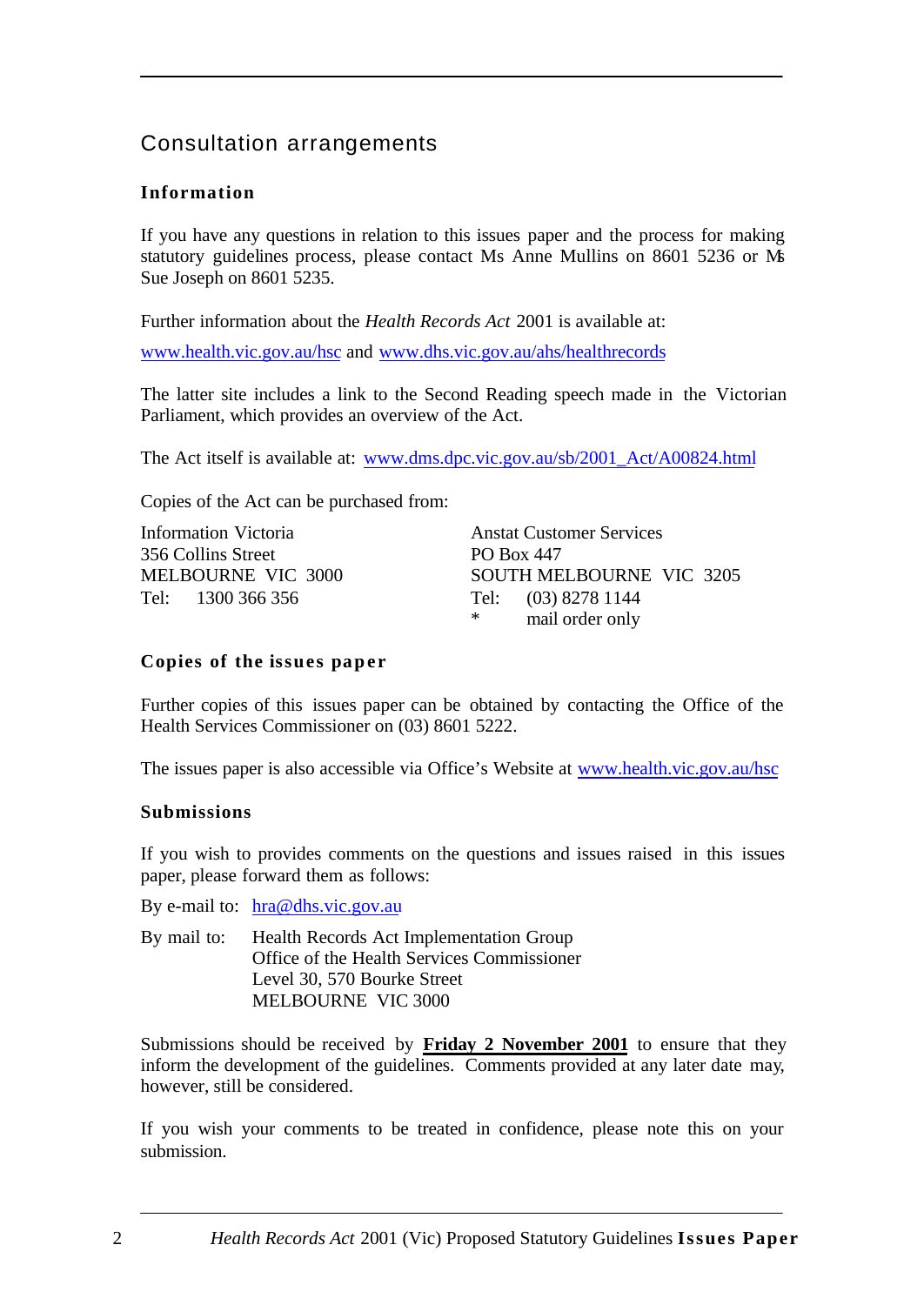## 1. *Health Records Act* 2001 (Vic)

The *Health Records Act* 2001 (Vic) (the Act) creates a scheme to regulate the collection and handling of health information in Victoria.

The Act:

- gives individuals a legally enforceable right of access to health information about them which is contained in records held in the private sector; and
- establishes Health Privacy Principles (HPPs) that will apply to personal health information collected and handled in both the public and private sectors.

The access regime and the HPPs are designed to protect privacy and promote patient autonomy, while ensuring safe and effective service delivery, and the continued improvement of health services.

The Act will commence operation on 1 March 2002. From that day, individuals will have a right of access to health information about them, and those collecting and handling health information will be obliged to comply with the HPPs.

## 2. Guidelines

#### **2.1 Power to issue guidelines**

The Health Services Commissioner is empowered by the Act to "issue, approve or vary guidelines for the purposes of the Health Privacy Principles". Only some of the HPPs anticipate that guidelines may be made.

Section 22 provides that guidelines may be "issued, approved or varied" for the following HPPs:

- HPP 1 in relation to paragraphs  $1.1(e)(iii)$  and (f);
- HPP 2 in relation to paragraphs 2.2(e),  $(f)(vi)$ ,  $(g)(iii)$ ,  $(h)$  and 2.5  $(g)$ ;
- HPP 6 in relation to paragraphs  $6.1(a)$  and (b); and
- HPP 10.2.

Most of the guidelines contemplated by the Act are discretionary - the HPPs refer to "guidelines, if any, issued or approved". Those referred to in HPPs  $1.1(g)(iii)$ ,  $2.2(g)(iii)$  and 10.2 are different, as these guidelines are required to be made for those HPPs to operate (see Appendix 1 for the text of these HPPs). It is these guidelines which the Commissioner intends to issue prior to the commencement of the Act. The scope of these guidelines is outlined in Table 1. It is to these mandatory guidelines that this issues paper relates.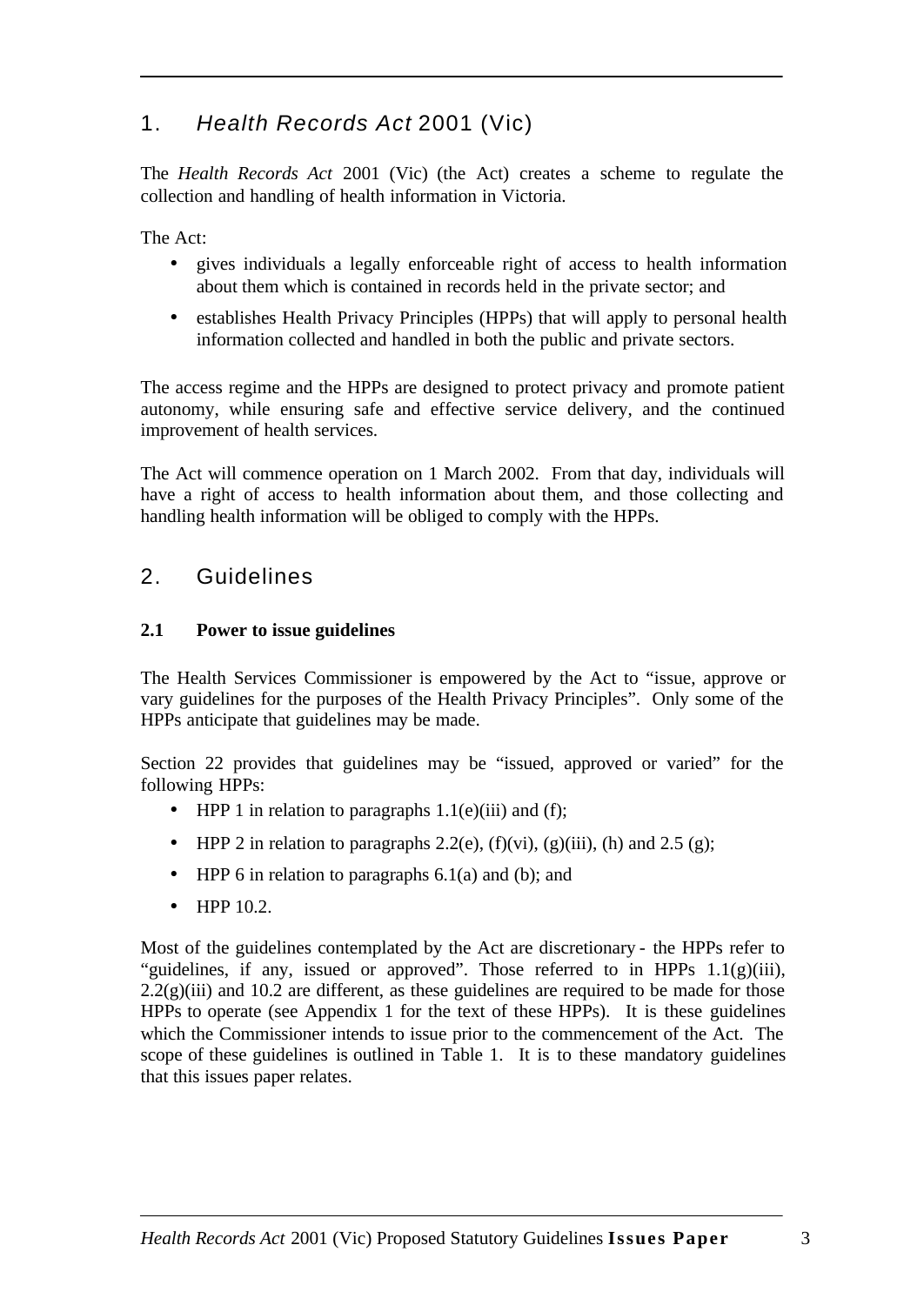### **Table 1**

| <b>ACTION</b>                                                                                                                                                                     | <b>PURPOSE</b>                                                                                                                                                                                                                   | <b>HPP</b>     | Scope of guidelines                                                                                                                                                                                       |
|-----------------------------------------------------------------------------------------------------------------------------------------------------------------------------------|----------------------------------------------------------------------------------------------------------------------------------------------------------------------------------------------------------------------------------|----------------|-----------------------------------------------------------------------------------------------------------------------------------------------------------------------------------------------------------|
| Collection                                                                                                                                                                        | Necessary for<br>research/compilation or analysis<br>of statistics in the public interest<br>where the purpose cannot be<br>served by collection that does not<br>identify the individual<br>$\&$<br>it is impracticable to seek | $1.1$ (e)(iii) | Collection is in accordance<br>with guidelines<br>issued/approved by the<br><b>Health Services</b><br>Commissioner (HSC)                                                                                  |
|                                                                                                                                                                                   | consent                                                                                                                                                                                                                          |                |                                                                                                                                                                                                           |
| Use/disclosure                                                                                                                                                                    | Necessary for<br>research/compilation or analysis<br>of statistics in the public interest<br>where the purpose cannot be<br>served by use/disclosure that<br>does not identify the individual                                    | $2.2$ (g)(iii) | Use/disclosure is in<br>accordance with guidelines<br>issued/approved by the<br><b>HSC</b>                                                                                                                |
|                                                                                                                                                                                   | $\&$                                                                                                                                                                                                                             |                |                                                                                                                                                                                                           |
|                                                                                                                                                                                   | impracticable to seek consent                                                                                                                                                                                                    |                |                                                                                                                                                                                                           |
|                                                                                                                                                                                   | $\&$                                                                                                                                                                                                                             |                |                                                                                                                                                                                                           |
|                                                                                                                                                                                   | reasonable belief that:                                                                                                                                                                                                          |                |                                                                                                                                                                                                           |
|                                                                                                                                                                                   | recipient of information will<br>п<br>not disclose the information<br>and                                                                                                                                                        |                |                                                                                                                                                                                                           |
|                                                                                                                                                                                   | disclosure will not be<br>٠<br>published in an identifying<br>form                                                                                                                                                               |                |                                                                                                                                                                                                           |
| Notification to<br>past service<br>recipients about<br>transfer/closure<br>of practice and<br>how the health<br>information of<br>recipients of<br>services will be<br>dealt with | Transfer/closure of health service<br>provider's practice                                                                                                                                                                        | 10.2           | Provider to take any other<br>steps [in addition to<br>publishing notice in<br>newspaper] to notify<br>recipients of health<br>services in accordance<br>with guidelines issued or<br>approved by the HSC |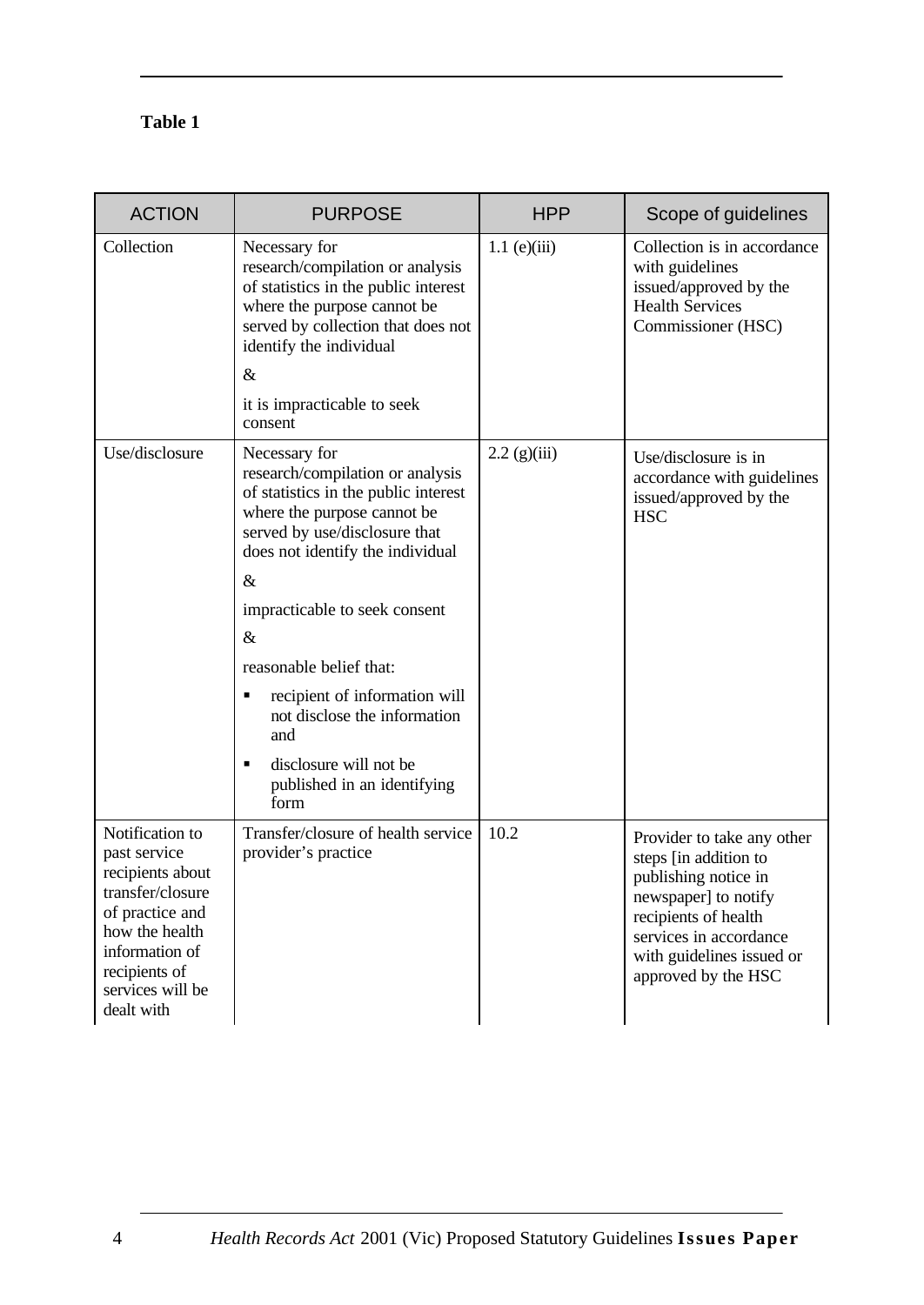#### **2.2 Purpose of the guidelines**

The purpose of the statutory guidelines to be issued by the Health Services Commissioner under the Act is to elaborate on the requirements of the particular HPPs. The Commissioner is empowered to issue and also to approve and vary guidelines. This suggests that such guidelines must be grounded in both accepted and best practice, and remain relevant to the needs of those who must comply with the Act.

The extent to which the Commissioner will exercise her powers to issue or approve further guidelines, or vary existing guidelines, after the Act commences will depend on how useful the HPPs and existing guidelines prove to be to those collecting or using health information. The Commissioner will continue consultations with stakeholders on the need for further guidelines after the Act commences, and monitoring the need to vary existing guidelines will be an ongoing responsibility for the Commissioner's office.

#### **2.3 Nature of the guidelines**

The guidelines contemplated by the Act are *statutory* guidelines. This means that when issued or approved, the guidelines will form part of the HPPs and therefore the Act, and will be enforceable by the Commissioner.

This is in contrast to *advisory* guidelines, such as those issued by the Federal Privacy Commissioner for the private health sector in relation to the National Privacy Principles established under the *Privacy Amendment (Private Sector) Act* 2000 (Commonwealth). These are not legally binding, but aim to assist the private health sector in understanding the application of the National Privacy Principles to personal health information.

While the Health Services Commissioner does not propose to issue advisory guidelines of this type at this stage, a program of consultation, education and training for providers, consumers and other organisations has been developed as part of her educative functions under the Act.

#### **2.4 Scope of the guidelines**

Section 22 allows the guidelines to apply, adopt or incorporate any matter contained in any documents, whether wholly or partially or as amended by the guidelines.

Section 22 also allows the guidelines to be of general or limited nature and for them to differ according to differences in time, place or circumstances.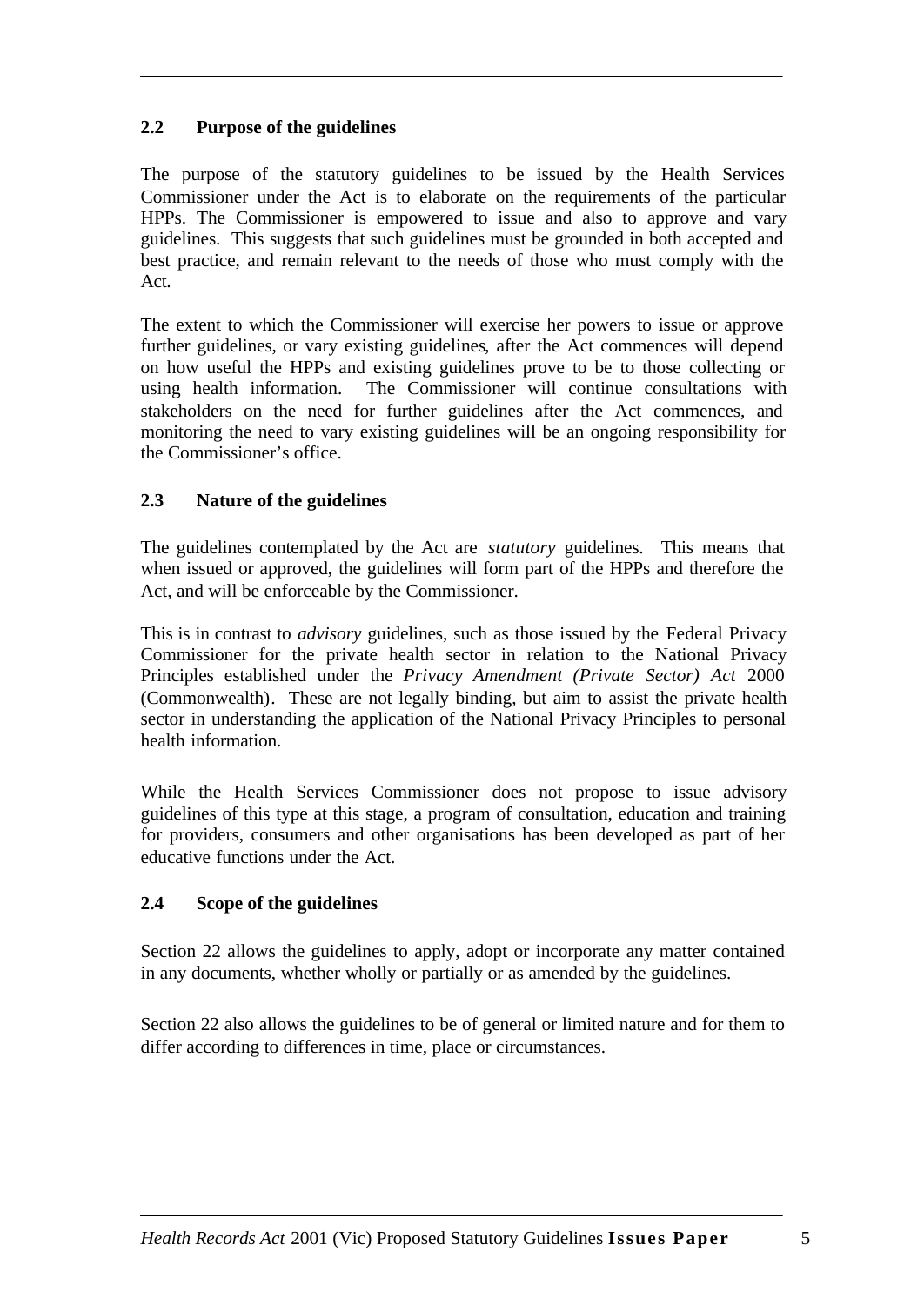## 3. Purpose of the paper

Section 22 of the *Health Records Act* 2001 (Vic) (the Act) sets out a publication and comment process that must be completed prior to the making of statutory guidelines by the Health Services Commissioner under the Act:

Step 1 The Health Services Commissioner publishes a notice of intention to issue, approve or vary guidelines in the *Government Gazette* and in the newspaper.

> The notice states where a copy of the guidelines in question can be obtained and calls for written submissions, with the deadline for comments being not less than 28 days from the date of publication.

- Step 2 Submissions are received and considered.
- Step 3 The Commissioner may then issue, approve or vary the guidelines, with whatever amendments are considered appropriate.

In addition to these statutory requirements for public consultation, the Commissioner intends to consult with stakeholders prior to Step 1, as is reflected in the publication and circulation of this issues paper. The information and comments received will assist in the formulation of the guidelines for release for public comment under Step 1.

After Step 3, the Commissioner will publish a notice advising stakeholders and the public that guidelines have been issued, approved or varied, and will ensure adequate circulation and publication of the guidelines by mail, via the Commissioner's Website and through Information Victoria.

## 4. Guidelines proposed to be issued

The guidelines which the Commissioner proposes to issue at this stage concern research activities which use health information, and actions which must be taken to notify service users when a health service provider's practice is sold, transferred or closed down. The Act envisages these guidelines will be in operation upon commencement of the Act on 1 March 2002.

#### **4.1 Research: Collection, use and disclosure of health information**

#### • **HPP 1.1(e)(iii) & HPP 2.2(g)(iii)**

*Who will be subject to the research provisions and guidelines?*

There are very few exemptions in the Act. Consequently it applies to virtually all private sector organisations and Victorian public sector organisations when they collect or handle identifying health information in Victoria.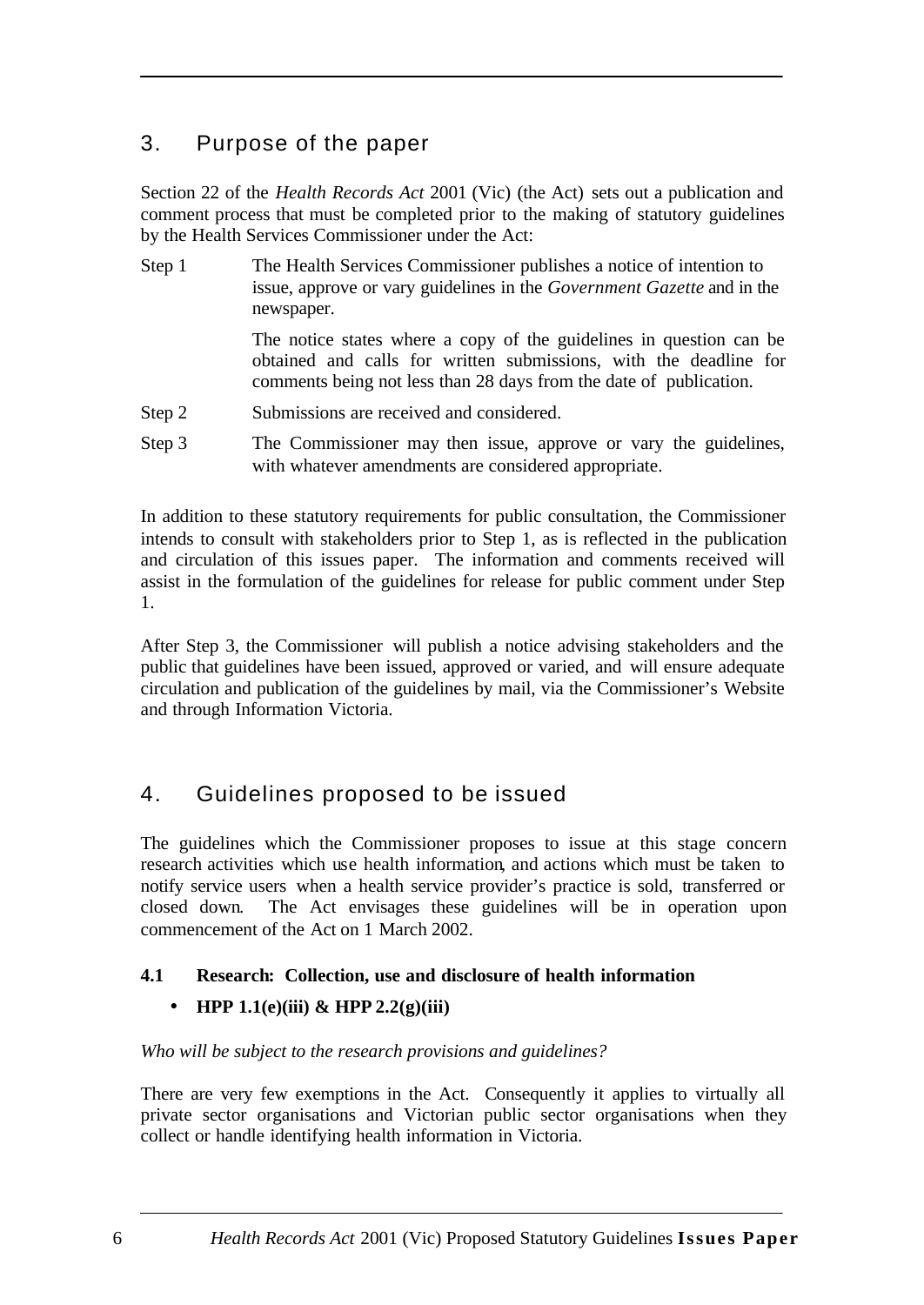The Act and guidelines will therefore apply whenever such an organisation collects, use or discloses health information for the purposes of research.

The Act permits health information about an individual to be collected, used or disclosed:

- with the consent of the individual concerned; or
- as authorised or required by another law (such the *Cancer Act* 1958); or
- in accordance with the requirements of HPP 1.1(e) or HPP 2.2(g), including the statutory guidelines.

The research will only be subject to the Act if the identity of the individual concerned is apparent, or can be reasonably ascertained from the information that is to be collected, used or disclosed.

The Act applies to "organisations". This term includes:

- bodies (such as companies, incorporated associations, unincorporated associations, Councils, Victoria Police, Government agencies and departments, public hospitals and other public bodies including courts and tribunals); and
- individuals who handle health information, such as sole practitioners, partnerships, Members of Parliament, and trustees.
- Health, disability and aged care sector organisations

The research provisions will apply whenever an organisation which provides an individual with a health, disability or aged care service collects, uses or discloses personal information for the purpose of research, if that information is "health information". All identifying personal information originally collected by the organisation *in the course of providing that service* is "health information".<sup>1</sup>

This will include the following health service providers:

- health professionals, including medical practitioners (general practitioners and specialists), dentists, allied health service providers (such as physiotherapists, optometrists and podiatrists), private mental health providers, pharmacists, private nursing services, and complementary health service providers (such as naturopaths and herbalists);
- private and public hospitals;
- community health centres;
- day procedure centres;
- pathology services;

l

- supported residential services;
- aged care providers (including nursing homes and hostels, and other service providers);
- palliative care providers;
- disability service providers; and

 $<sup>1</sup>$  In addition, any other "health information" held by a health sector organisation, such as that listed on</sup> p.8 in relation to "other organisations", is also subject to the Act; for example, medical details about employees.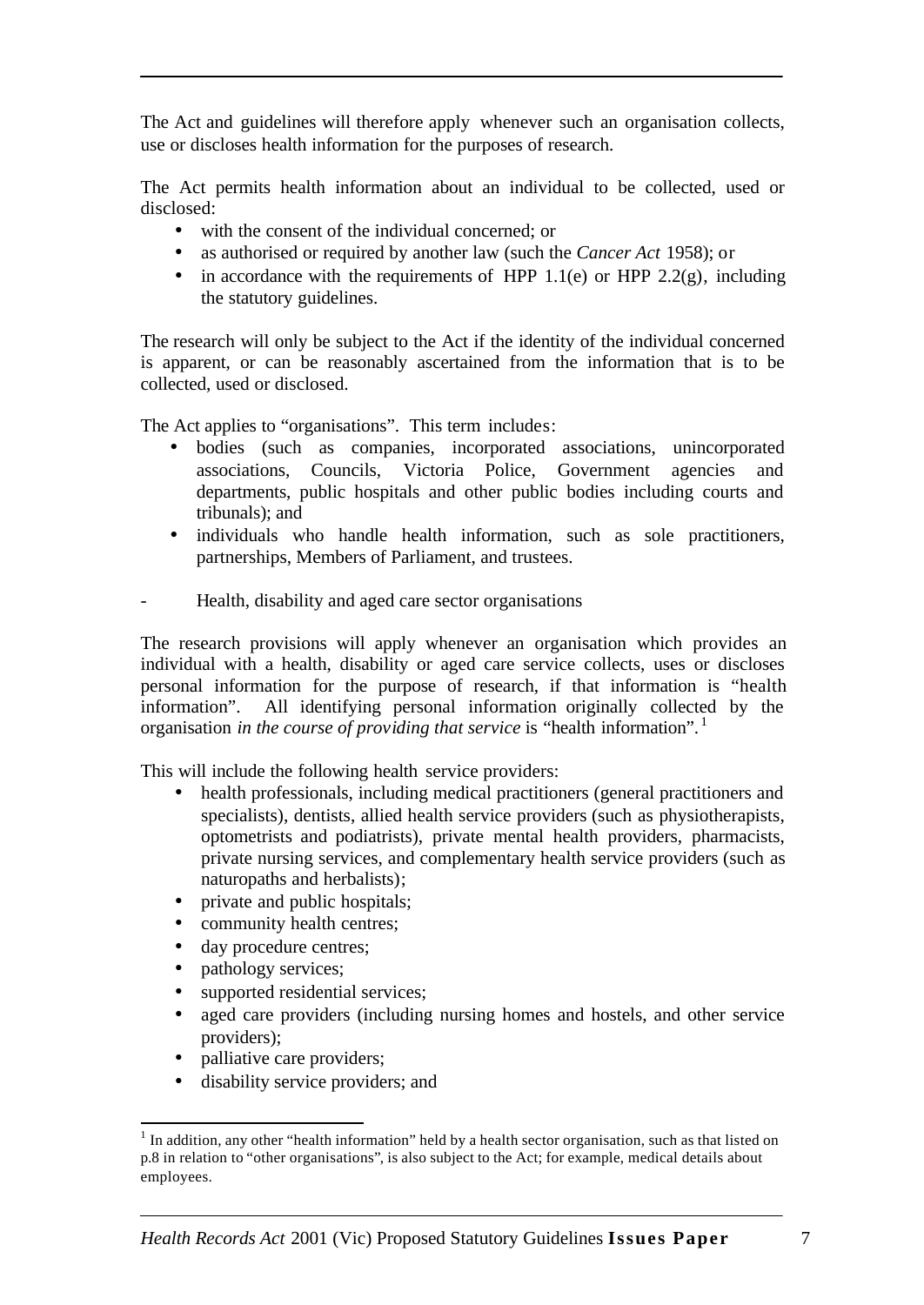- other organisations (such as schools, the Department of Human Services and other Government agencies or public bodies), to the extent that they provide a health, disability or aged care service.
- Other organisations

The research provisions in the Act will also apply to any other organisation, regardless of whether it is providing a health, disability or aged care service. This will be the case where it is handling the following kinds of "health information":

- information or opinion about the physical or mental health, or disability, of an individual;
- an individual's expressed preferences about the future provision of health, disability or aged care services to him or her;
- the nature of health, disability or aged care services provided to an individual;
- personal information collected in connection with the donation of human tissue;
- genetic information that is or could be predictive of the health of an individual or their descendants.

Any organisation wishing to collect, use or disclose this kind of identifying health information for the purposes of research will be subject to the guidelines. This means any of the following organisations could be affected, if they participate in research projects:

- Victorian Government Departments and public bodies established under Victorian law;
- blood and tissue banks:
- employers (in relation to their employees' personnel records);
- kindergartens and crèches;
- counsellors:
- insurers and superannuation organisations;
- gymnasiums;
- any other organisations that hold health information or health reports concerning their clients or customers.

**This paper seeks information to enable a draft of the research guidelines to be prepared for public comment. The guidelines would apply whenever an organisation collects, uses or discloses health information without consent of the individual concerned, and where a more specific law does not authorise the activity.**

HPP 1.1(e) and HPP 2.2(g) only permit the collection, use and disclosure of heath information for research purposes in very particular circumstances.

HPP 1 requires that personal health information must not be collected unless the information is necessary for one or more of its functions and at least one of a series of criteria apply. The first and most important criterion is consent. Optimally, research would be conducted with the consent of the participants, and where this is not practicable, then de-identified health information (information from which the identity of the person to whom the information relates cannot be reasonably ascertained)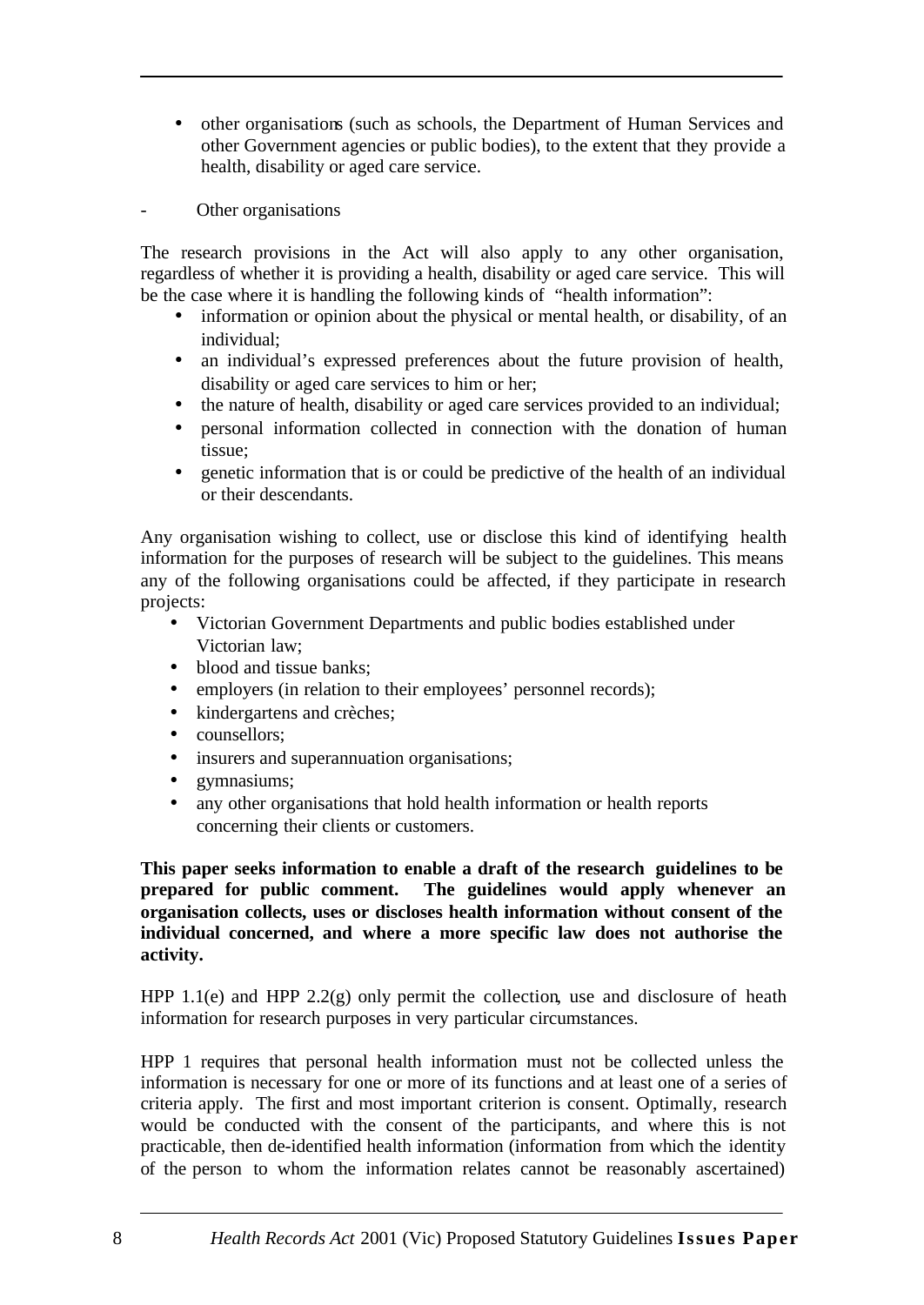would be used. The Act recognises that, in some circumstances, obtaining consent may not be possible or practicable, and other public interest priorities will need to be balanced against the public interest in maintaining an individual's privacy.

The criteria set out in HPP 1.1(e) is that such collection must be:

- necessary for research, or the compilation or analysis of statistics, in the public interest; and
- the purpose cannot be served by collection that does not identify the individual; and
- it is impracticable to seek consent; and
- it complies with the Commissioner's guidelines.

HPP 2.2(g) is its parallel in terms of use (meaning internal use within an organisation) and disclosure (meaning disclosure to others outside the organisation) of health information for research purposes. Where use or disclosure is to be for a purpose other than the primary purpose for which it was collected, then such secondary use or disclosure must be (1) necessary for research or the compilation or analysis of statistics in the public interest; (2) the purpose cannot be served by use/disclosure that does not identify the individual; (3) it is impracticable to seek consent; and (4) it complies with the Commissioner's guidelines.

Additionally, if *disclosure* is being contemplated, the disclosing organisation must (5) reasonably believe that the recipient of the information will not further disclose the information; and (6) that the disclosure will not be published in an identifying form.

#### *Relationship between the two sets of requirements*

Where research is being conducted by the organisation that originally collected the information, the research will involve the use of health information by that organisation. It will therefore be covered exclusively by HPP 1.1(e), including the statutory guidelines.

In contrast, whenever the information is being obtained by an organisation that did not originally collect the information, it will be 'collecting' the information. The collector will be subject to HPP 1.1(e) and the disclosing organisation will be subject to HPP  $2.2(g)$ , including the statutory guidelines.

It is proposed that the one set of guidelines would deal comprehensively with the collection, use and disclosure of information without consent for the purposes of research, and set consistent standards. This will ensure that both the giver and the recipient of the information will generally need to comply with the same tests under the guidelines.

#### *Relationship between the guidelines and other standards*

In developing the draft guidelines for public comment, the Commissioner will have regard to the requirements of the Act, principally section 22.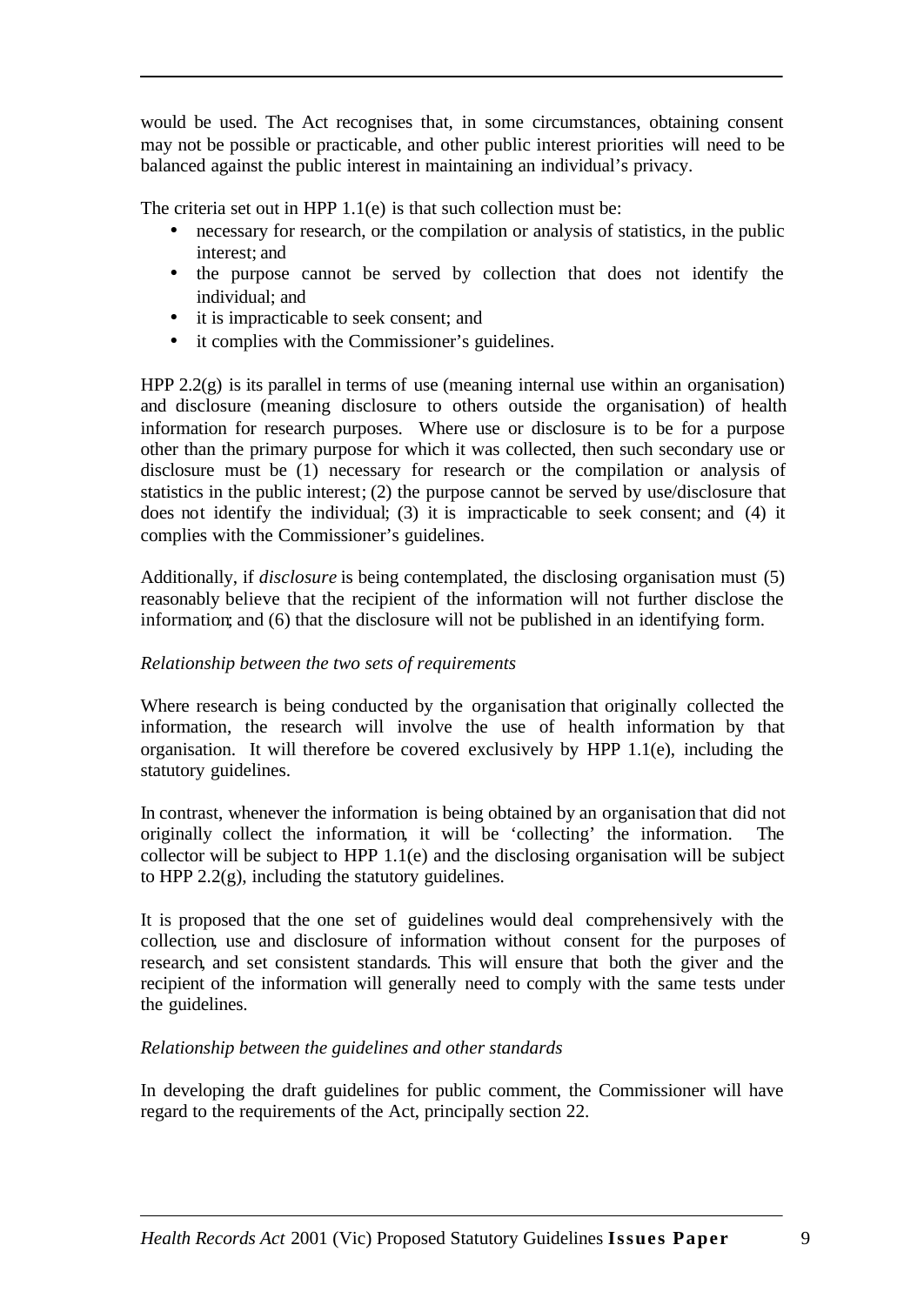The Commissioner is also mindful that many organisations subject to the Act and guidelines will also be obliged to operate under other State and Commonwealth laws, and to comply with standards set by funding bodies. To the extent authorised by the Act, regard will therefore be had to these other standards, where appropriate. This would ensure that the collection, use and disclosure of health information in Victoria can proceed as permitted by the Act, in a manner that protects privacy while not creating unnecessary duplication of effort by organisations or researchers.

#### *What do the HPPs already require organisations to do?*

HPP 1.1(e) already sets three criteria to be met in addition to the Commissioner's guideline. HPP 2.2(g) sets five criteria to be met in addition to the Commissioner's guideline. To satisfy these criteria, what must be in contemplation is 'research', which is 'in the public interest' and where obtaining consent to collection, use of disclosure of the information is 'impracticable'.

#### What is "research"?

As defined by the *National Statement on Ethical Conduct in Research Involving* Humans<sup>2</sup>, 'research' involves systematic investigation to establish facts, principles and knowledge. It is important to distinguish it from quality assurance (QA) activities. QA can be characterised as a monitoring activity performed to assess the effectiveness and appropriateness of a service, and to determine whether the outcome was satisfactory. These activities are a necessary component of providing health, disability or aged care services. Any organisation that provides these services should be monitoring the quality of those services, and taking appropriate steps to ensure the services it provides are safe, effective and meet the needs of consumers.

The distinction is important, because certain privileges are given by law to QA activities. For example, section 139 of the *Health Services Act* 1988 (Vic) grants immunity from use in court proceedings to the information prepared for QA bodies approved by the Victorian Minister for Health.

The *Health Records Act* 2001 separately regulates the way in which health information may be collected, used or disclosed for the purposes of funding, management, planning, monitoring, improvement or evaluation of health, disability or aged care services. It will therefore not be necessary for these activities to be carried out under the research provisions (and guidelines) under the Act. Separate information will be made available for organisations about these standards.

#### Research in the "public interest"

For a research activity to be in the "public interest", it must be for the good of the community as a whole, even if it may directly benefit only a particular group. While such an activity may also have commercial potential, it is unlikely to be in the public interest if its sole purpose was commercial.

l <sup>2</sup> Issued by the National Health and Medical Research Council (NHMRC) in 1999. The Statement applies to all disciplines of research involving or impacting on humans. It can be downloaded from the NHMRC Website at: www.nhmrc.gov.au/publications/synopses/e35syn.htm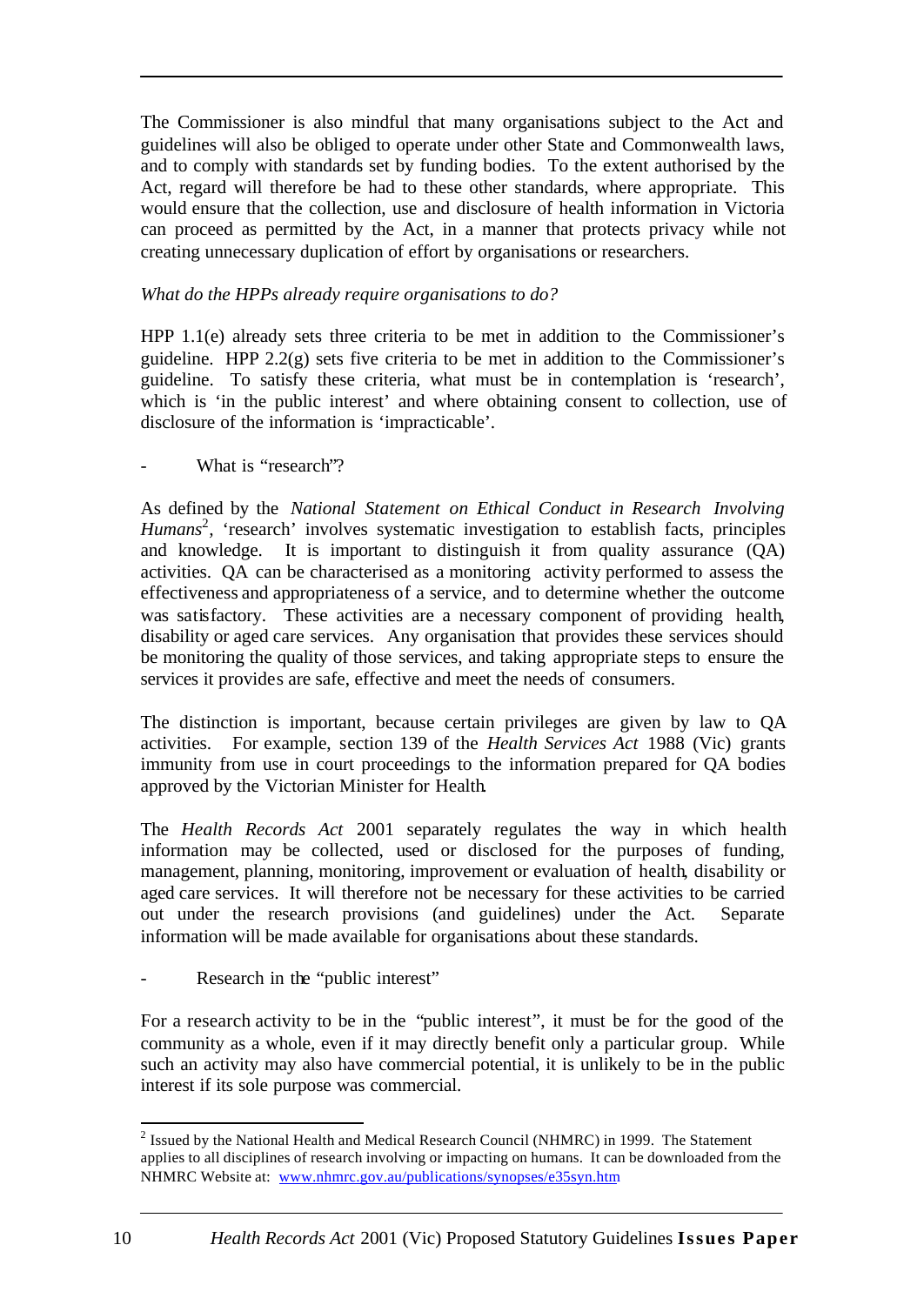"Impracticability" of obtaining consent

For something to be 'impracticable' means to be impracticable in any particular set of circumstances. In relation to obtaining consent to the use of health information, for example, it may refer to physical impracticability in gaining consent, ie the age or the volume of the records may be such that while it may be possible to track down all the individuals involved and seek their consent, it may not be practicable. This would need to amount to more than mere inconvenience or involving some expense. The level of inconvenience and the amount of the expense would, however, be part of the circumstances in which the impracticability would need to be judged.

It may also refer to the impracticability of obtaining consent in terms of the nature of the research proposed. It is arguable that the HPP may permit research where the information is essential to the integrity of the research and to it achieving its aims, and a complete rather than a random or controlled sample must therefore be used. Seeking consent from the subjects would contemplate that some may not give that consent, and this may compromise the integrity of the research.

#### *Current safeguards*

l

Medical research

Institutional and government-funded research is already a well-regulated field. What is understood as medical research would be a significant user of health information for research purposes, and there are a number of guidelines governing its conduct. These include:

- *Guidelines for Good Clinical Research Practice in Australia* (Therapeutic Goods Administration, Commonwealth Department of Health and Family Services, 1991);
- *Joint NHMRC/Australian Vice-Chancellors Committee Statement and Guidelines on Research Practice* (1997);
- *National Statement on Ethical Conduct in Research Involving Humans* (NHMRC, 1999).

In addition, section 95 of the *Privacy Act* 1988 (Commonwealth) empowers the NHMRC, with the approval of the Federal Privacy Commissioner, to issue guidelines for the Commonwealth public sector for the protection of privacy in the conduct of medical research. <sup>3</sup>

Under the recent amendments extending the *Privacy Act* 1988 to the private sector, the Federal Privacy Commissioner may approve further guidelines issued by the NHMRC (under section 95A) that will apply to research involving health information collected, used or disclosed by private sector organisations.

 $3$  The Guidelines can be downloaded from the Federal Privacy Commissioner's Website: www.privacy.gov.au/act/index.html - 2.9.1.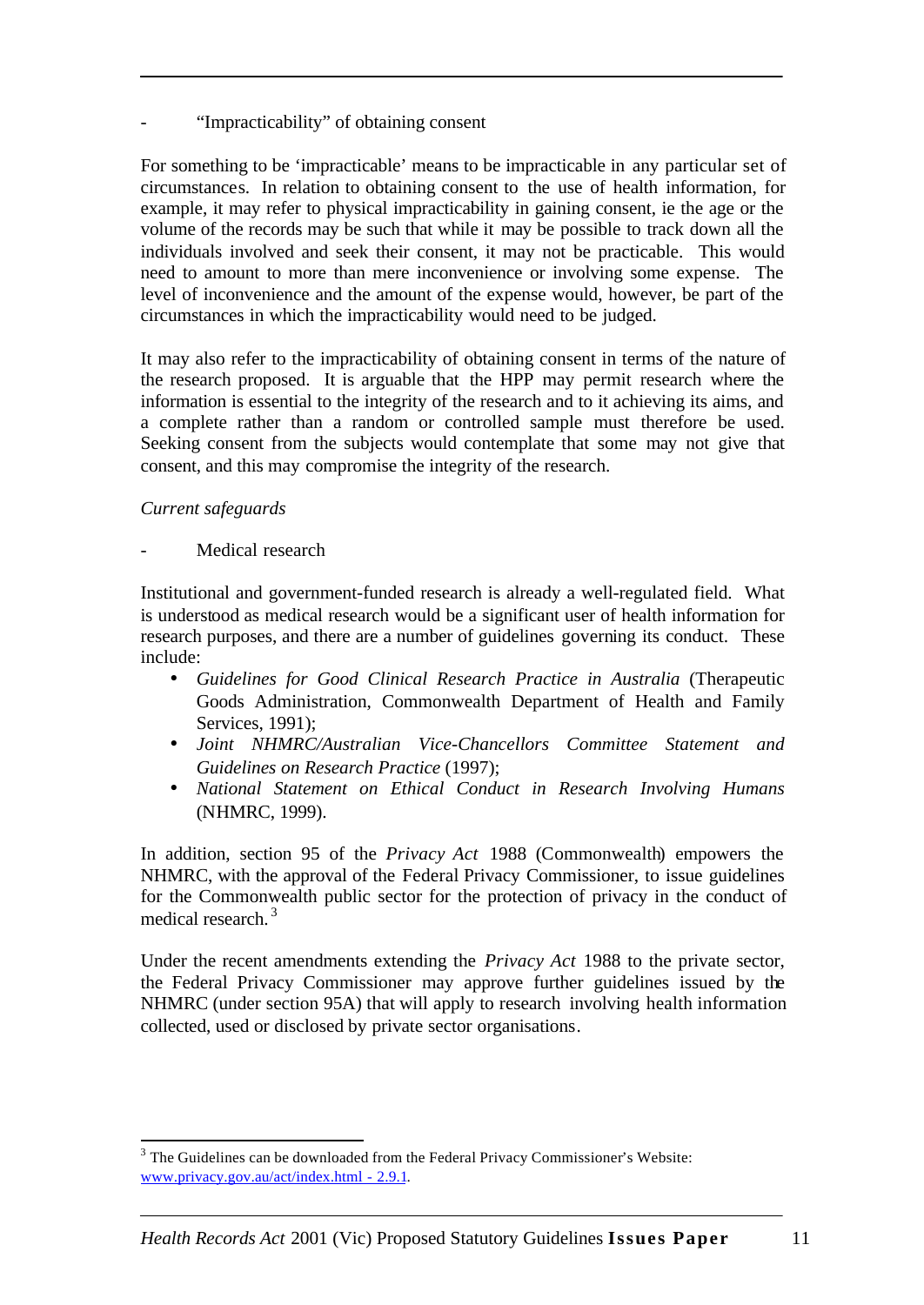#### Ethics committees

Ethics committees play a key role in approving and managing medical and other research. The *National Statement on Ethical Conduct in Research Involving Humans* requires "all institutions or organisations that receive NHMRC funding for research to establish a Human Research Ethics Committee (HREC) and to subject all research involving humans, whether relating to health or not, and whether funded by the NHMRC or not, to ethical review by that committee" (p.3).

The task of HRECs is to review proposals for research involving humans and to ensure such research is soundly designed and conducted according to high ethical standards. The Australian Health Ethics Committee (AHEC), a principal committee of the NHMRC, provides support for the work of HRECs, including developing guidelines for the conduct of medical research involving humans.

Public and private hospitals, multi-purpose services, day procedure centres and community health centres are subject to strict confidentiality laws (section 141 of the *Health Services Act* 1988 (Vic)). However, that Act allows the giving of information concerning a person's medical treatment for the purposes of medical or social research if, among other criteria, the use to which the information is to be put and the research methodology have been approved by an ethics committee established under the by-laws of the agency. That Act has been amended by the *Health Records Act* 2001 to require, in addition to such approval, that it also satisfy the requirements of HPP  $2.2(g)(iii)$ , ie one of the paragraphs under discussion. (This amendment will come into effect on 1 March 2002).

A similar amendment to section 120A of the *Mental Health Act* 1986 (Vic) will come into force at the same time as the *Health Records Act* 2001. The guidelines will therefore apply whenever identifying information about persons who receive mental health services is to be disclosed for the purposes of research by approved mental health services and other mental health providers subject to section 120A.

The *Heath Records Act* 2001 and guidelines will also apply to government agencies when collecting, using and disclosing identifying health information for the purposes of research. This will build on the current administrative practice of submitting research proposals to the Department of Human Service's Ethics Committee, where identifying information held by the Department is to be used in research.

Paragraph 2.4 of the NHMRC's *Guidelines under Section 95 of the Privacy Act 1988* sets out what a research proposal must provide to a HREC (see Appendix 2). In summary, it requires statements concerning:

- the aims of the research:
- the credentials and technical competence of the researcher;
- the data needed and how it will be analysed;
- the source of the data;
- the study period;
- the target population;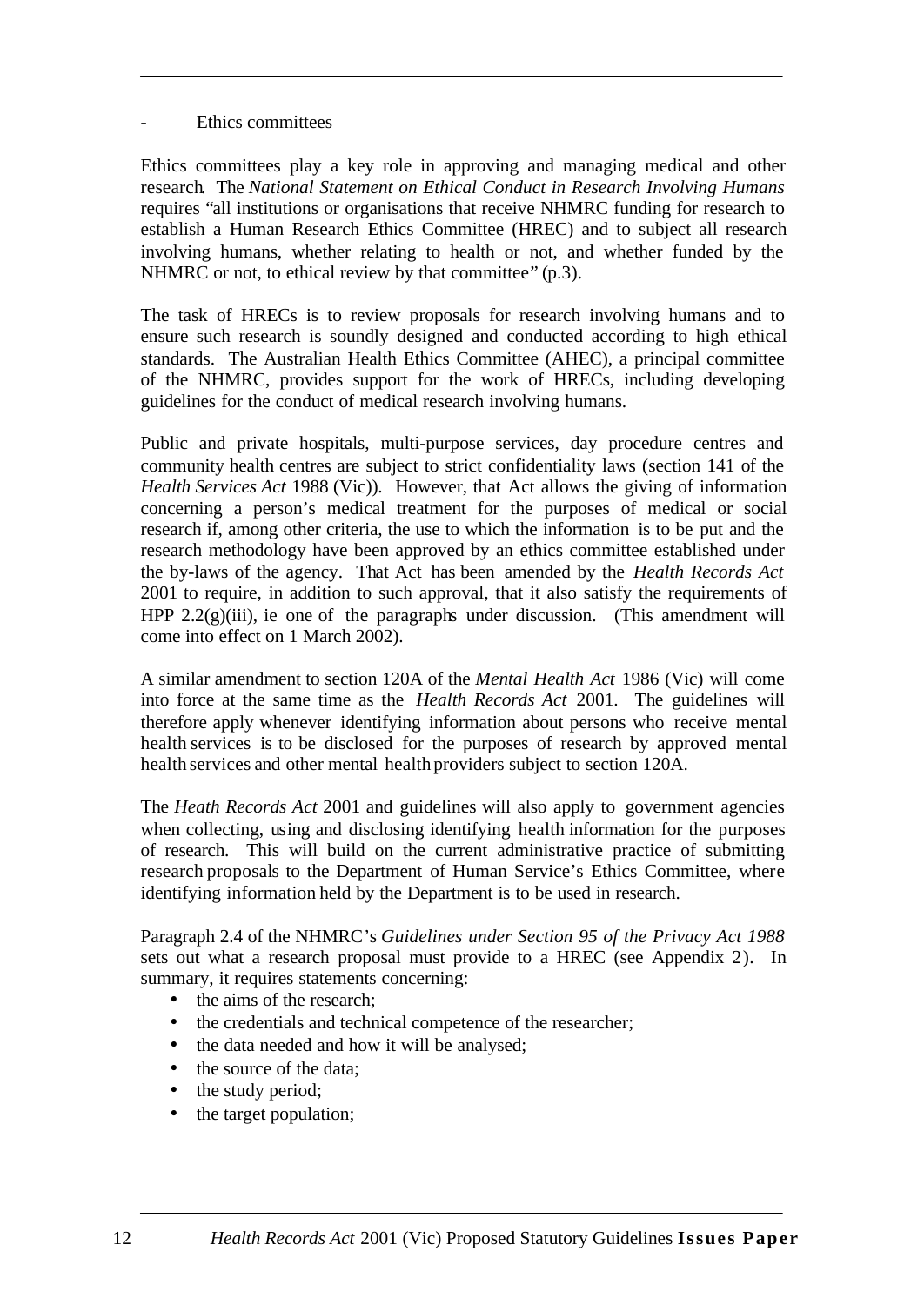- the reasons why identified information is needed rather than de-identified information and why it is not proposed to seek consent to the use of the information;
- the specific uses to which personal information used in the study will be applied;
- the proposed method of publication of the results of the research;
- the estimated time the information will be retained;
- the identity of the custodians of the personal information used during the research;
- security standards to be applied to the personal information;
- a list of personnel with access to the personal information;
- the standards to be applied to protect personal information disclosed including details of any disclosure agreements between the disclosing agency and the researcher and the proposed methods of disposal of the information on completion of the research and the standards that will be applied to protect privacy of personal information where it is made available to other researchers or third parities if that is proposed.

HRECs are then required to assess whether they have enough information, expertise and understanding of privacy issues to make a decision that takes proper account of privacy. They must assess whether it is necessary to use identified data and whether it is reasonable to proceed without the consent of the people to whom the information relates. They must ensure that the Committee has the competence to determine if the public interest in the proposed research outweighs or does not outweigh, to a substantial degree, the public interest in the protection of privacy. If it does not outweigh that interest, then the research should not be carried out. The guidelines then require the HREC to consider a series of matters in undertaking that weighing exercise (see Appendix 2).

Other research activities and settings

Not all research activities or requests for access to information for research purposes will occur in large, research-oriented institutions with an established system for considering ethical issues relating to research. Schools, for example, can be a popular choice for researchers on a wide range of issues. The Department of Employment and Education requires external researchers seeking access to student populations or information to seek permission to conduct their research, and to ensure that there is always active, informed consent and that confidentiality is maintained.

Some health service providers may wish to conduct research using their own patient or client information and/or those of colleagues. Professional associations or educational colleges provide some level of peer review on research proposals. The Royal Australian College of General Practitioners National Research and Evaluation Ethics Committee, for example, conducts ethical reviews of research proposals. Its primary task is to assess the ethical propriety of research submissions and, where appropriate, to take account of scientific, methodological, legal and human rights aspects of the proposal. In doing so, the Committee follows the guideline set down for institutional ethics committees by the NHMRC. The Committee is also constituted according to NHMRC requirements.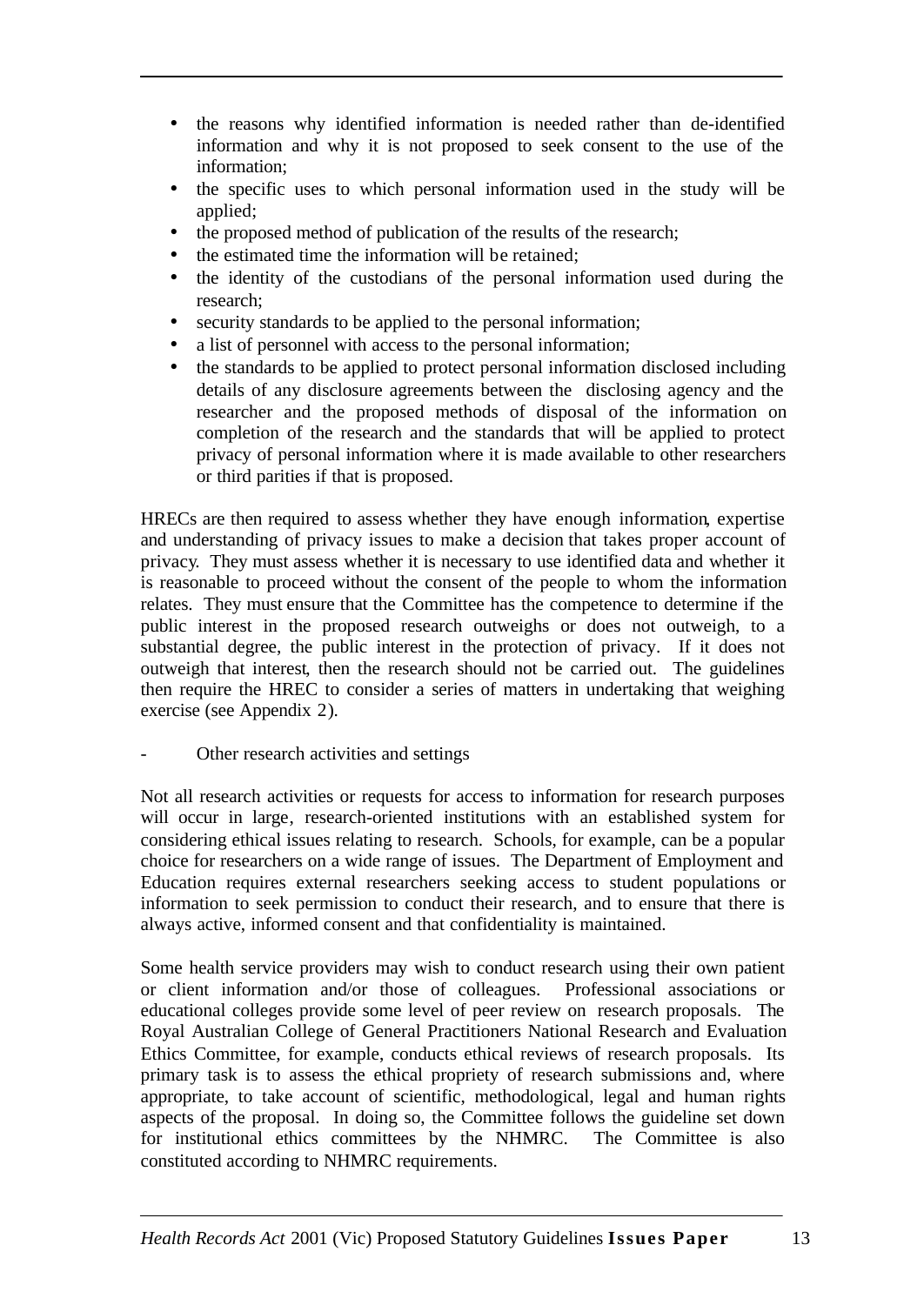The Australian Psychological Society's Code of Ethics (Section E) requires members to comply with guidelines and requirements for ethical accountability in research within their settings, such as the NHMRC Guidelines, and sets out eighteen requirements to be met. These cover a range of issues including consent and confidentiality. In particular, the Code states that "[b]efore deciding that research does not require written informed consent of research participants, members must consult with colleagues or gatekeepers and ethics committees as appropriate" (paragraph 8).

In most instances, it will be unlikely that many research requests or proposals would require identifying information to be used or be unable to obtain consent from the individuals concerned. Although the number of such research proposals might be small, it is critical they are dealt with in the way that best balances competing interests and ensures the appropriate protection of personal health privacy.

*The following questions are asked as part of the consultation process to enable the Commissioner to ascertain the likely scope of the research guidelines and the variety of situations in which they might apply.*

- **Q1 What research activities does your organisation undertake that involves the collection, use or disclosure of identifying health information (including health, disability or aged care information)?**
- **Q2 If your organisation does not undertake research itself, does it disclose the information for the purpose of research (by allowing outside researchers access to the health information held by it)?**
- **Q3 What processes are in place for approval of research or research requests?**
- **Q4 What processes do you currently adopt to determine whether to collect, use or disclose health information for the purposes of research?**
- **Q5 What aspects, if any, of the practices outlined in this paper would be appropriate for your organisation?**
- **Q6 For those organisations which do not currently have access to an ethics committee process for review of research proposals, would access to such a committee be appropriate? If not, what other mechanisms might be appropriate?**
- **Q7 Would the criteria listed on pp.12-13 and in Appendix 2 provide a sufficient basis for guidelines for the purposes of HPP 1.1(e)(iii) and 2.2(g)(iii)? (Note that the criteria would also need to reflect the current statutory requirements of these two HPPs, as outlined at p.9.)**
- **Q8 What changes would be needed to adapt them for use:**
	- **in non-institutional settings?**
	- **by organisations that do not provide health, disability or aged care services?**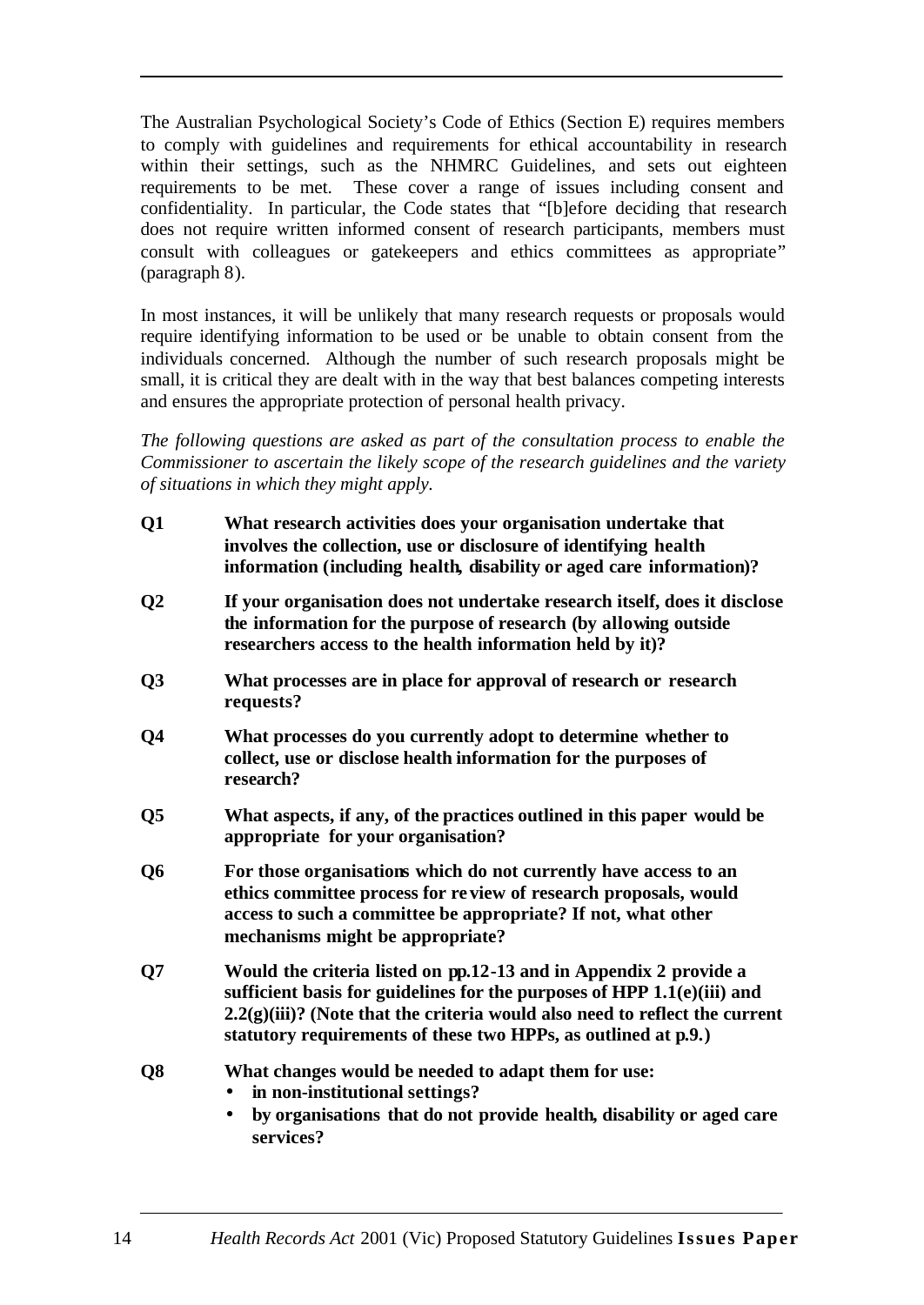- **Q9 From a consumer perspective, what mechanisms would be appropriate to ensure that the privacy of health information is safeguarded when research of the type discussed above is being contemplated?**
- **Q10 Are there particular categories of information or consumers which would warrant additional or different standards being set?**
- **4.2 Notification to past service users about transfer/closure of a health service provider's practice**
	- **HPP 10.2**

#### *Context*

HPP 10 regulates what a health service provider must do with its records when the practice or business is:

- sold, transferred or amalgamated (and the provider will not be providing health services at the new practice or business); or
- closed down (including as a result of the death of the health service provider).

This should be contrasted to situations where a health service provider practice or business is subsumed into a larger one, and the health service provider will continue to provide health services at the larger concern.

The purpose of HPP 10 is to encourage individuals to apply for their health information while it is still readily available, before it has been transferred following closure or sale of a practice, or before an estate has been wound up in the event of the death of a practitioner. This enables individuals to provide their current treating practitioner with their existing health information. This is critical in terms of maintaining quality and continuity of care.

#### *Existing notice requirements and subsequent responsibilities*

HPP 10 requires a notice to be published in a newspaper, available in the relevant locality, which advises current and former patients or clients that the practice is transferring or closing, so those patient or clients can apply for their information before the practice closes or changes hands. The health service provider can indicate whether or not they propose to retain the health information or transfer it to the health service provider who has taken over the practice or business (in the case of it being sold) or to the patient or client, or to a new practitioner nominated by them.

In the case of the sale of a business or practice, the transfer of health information in an original record to the buyer of the business in accordance with HPP 10 would not contravene other HPPs. This makes it clear individual consent is not needed for such a transfer.

If the provider decides to retain the information, and an individual requests the information be given to him or her, the provider may keep the information but must treat the request as an application for access under the Act. If the individual has asked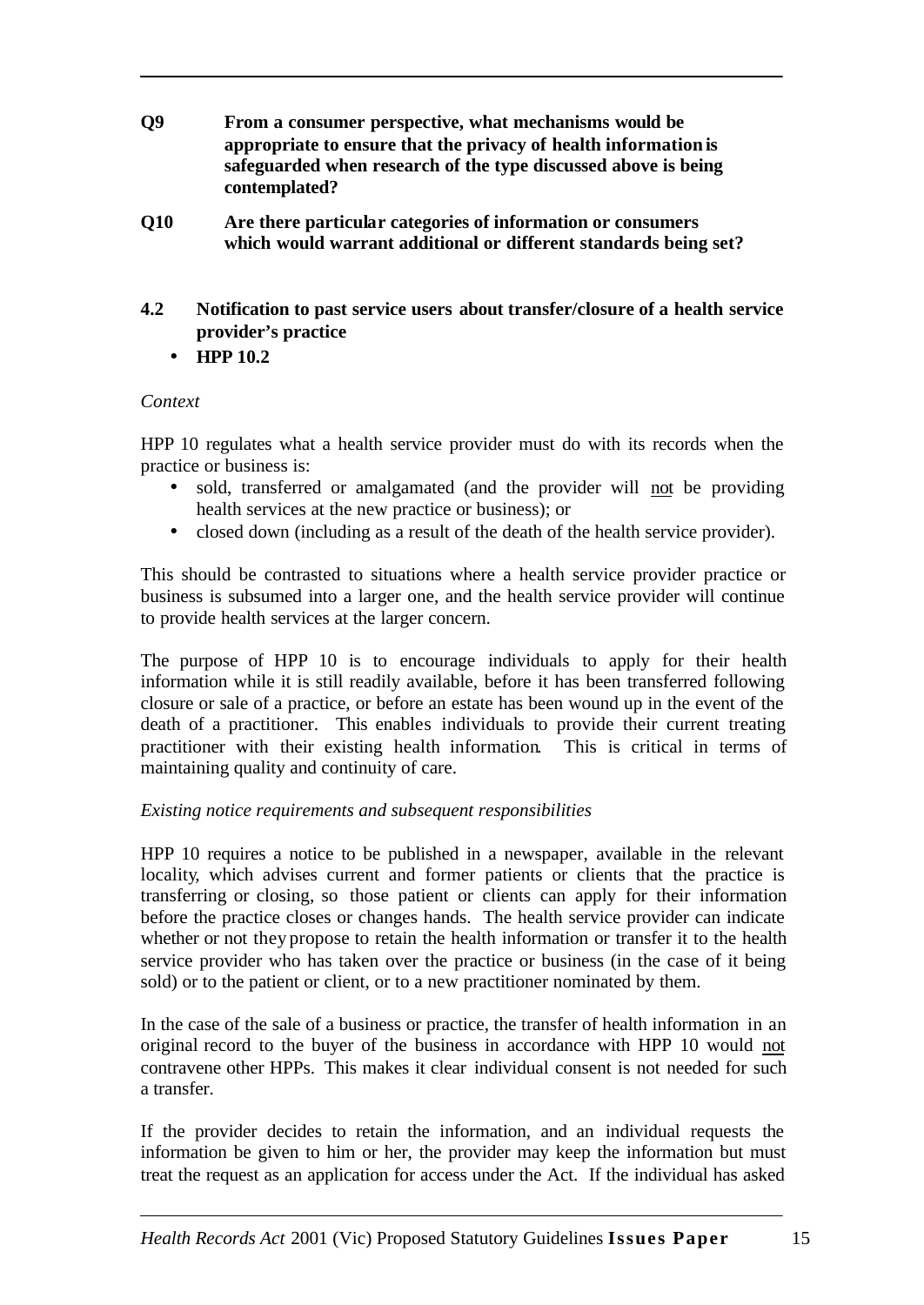that the information be made available to another health service provider, then the information (not the actual records themselves) must be made available to the new health service provider in accordance with HPP 11 (see Appendix 1).

Public bodies, such as public hospitals, should note this HPP operates subject to the *Public Records Act* 1973. On closure of a practice conducted by a public body, original records required to be retained under the Public Records Act cannot be provided to the individual.

HPP 10 also applies when a health service provider dies and their practice closes. The duties regarding notification and providing access apply to a legal representative of the deceased health service provider, such as an executor.

#### *Who will be subject to the guidelines?*

HPP 10 applies only to "health service providers". These are organisations and persons that provide a "health service" as defined by the Act. The definition includes activities performed that are intended or claimed to assess, maintain or improve an individual's health. It includes diagnosis or treatment of illness, injury or disability, as well as the provision of disability, aged care or palliative care services and the dispensing of prescriptions. "Health service providers" include those organisations included in, or similar to, those listed as part of the 'health, disability or aged care sector' on pp.7-8.

However, other organisations may also be covered in relation to some of their activities. The definition of "health service provider" does not require an organisation to provide such a service exclusively; an organisation is regarded by the Act to be a health service provider "to the extent that it provides such a service" (section 3). This may include the bodies listed on p.8 to the extent they provide any health, disability or aged care services.

A school, for example, may provide health services to its students, in the form of counselling or medical services, and so would be considered a health service provider to the extent of the provision of those services. This means when there is a turnover of staff providing such services, counsellors or nurses, for example, the 'practice' or 'business' would not be regarded as itself closing down. This can be contrasted with schools which may refer students to external counsellors or psychologists in private practice, where it is clear a different 'practice' is being attended. A closing down or sale of such a practice would require such a provider to satisfy HPP 10.

#### *Scope of guidelines*

Health service providers are already required under the Act to put a notice in a newspaper advising of the change or closure of the practice, and advising patients or clients what they propose to do with the information they currently hold (HPP  $10.2(a)$ ).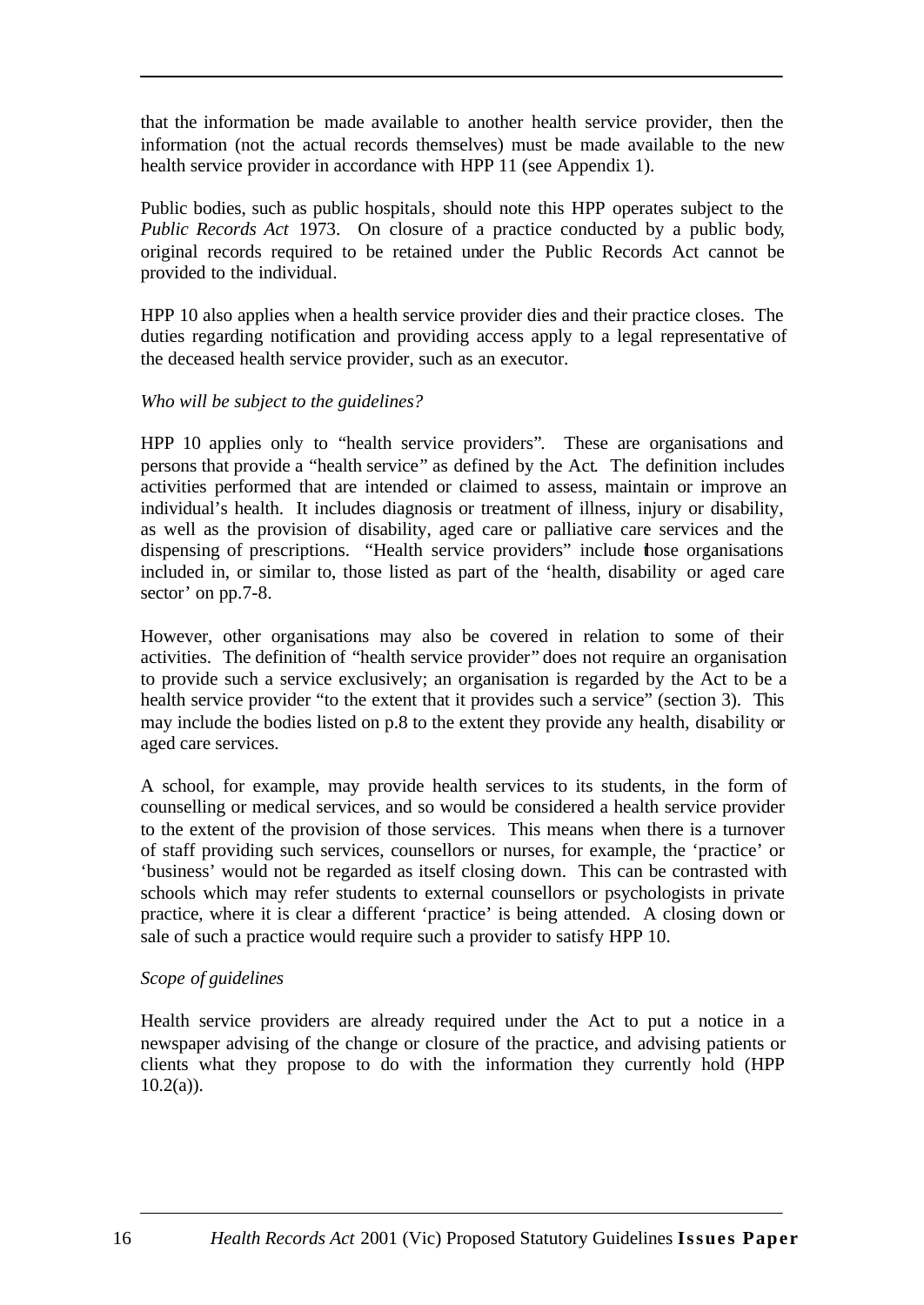HPP 10.2(b) then requires health service providers to:

"take any other steps to notify individuals who have received a health service from the provider in accordance with the guidelines issued or approved by the Health Services Commissioner."

**This paper seeks information to enable a draft of such notification guidelines to be prepared for public comment. The guidelines would apply whenever the practice of a health service provider is sold, transferred or amalgamated (and the provider would not be providing health services at the new practice or business), or closed down (including as a result of the death of the health service provider).**

#### *Current practice*

For many health, disability and aged care service providers, it makes good clinical, professional and business sense to ensure patients and clients are made aware promptly of changes which will affect their health service provision in the future and their access to past health, disability or aged care information.

This is reflected in current advice given to health service providers by their professional or educational associations. In its *RACGP Health Record Operating Manual* (1996), for example, the Royal Australian College of General Practitioners (RACGP) advises its members that "[t]he patient's right to continuity of health care recording must be preserved. People should be given a positive choice on future medical care" (p.59). In the case of a patient transferring to another dentist, the Dental Board of Victoria expects sufficient information to be given to the new dentist to enable proper and adequate treatment to be provided (*Standards for Dental Records*, 1998).

In relation to the sale or closure of a practice, the RACGP advises its members to put a notice in the Public Notices section of an "appropriate newspaper" and a suitable announcement be displayed in the reception area.

#### *Issues*

Putting a notice in a newspaper assumes first, that all people read, and secondly, that people read newspapers, and thirdly, that such newspaper reading includes reading the Public Notices section. Such assumptions cannot always be made with confidence. More individualised notification would seem preferable. Just how individual and extensive that notification might be could be plotted on a spectrum, from least personally directed to most. The level of burden on the health, disability or aged care service provider would also increase with an increased level of individualisation.

(1) Notice in daily paper [current statutory requirement]

#### PLUS

- (2) Notice in local paper
	- If a practice has a number of culturally and linguistically diverse patients or clients, should a non-English language newspaper also be included?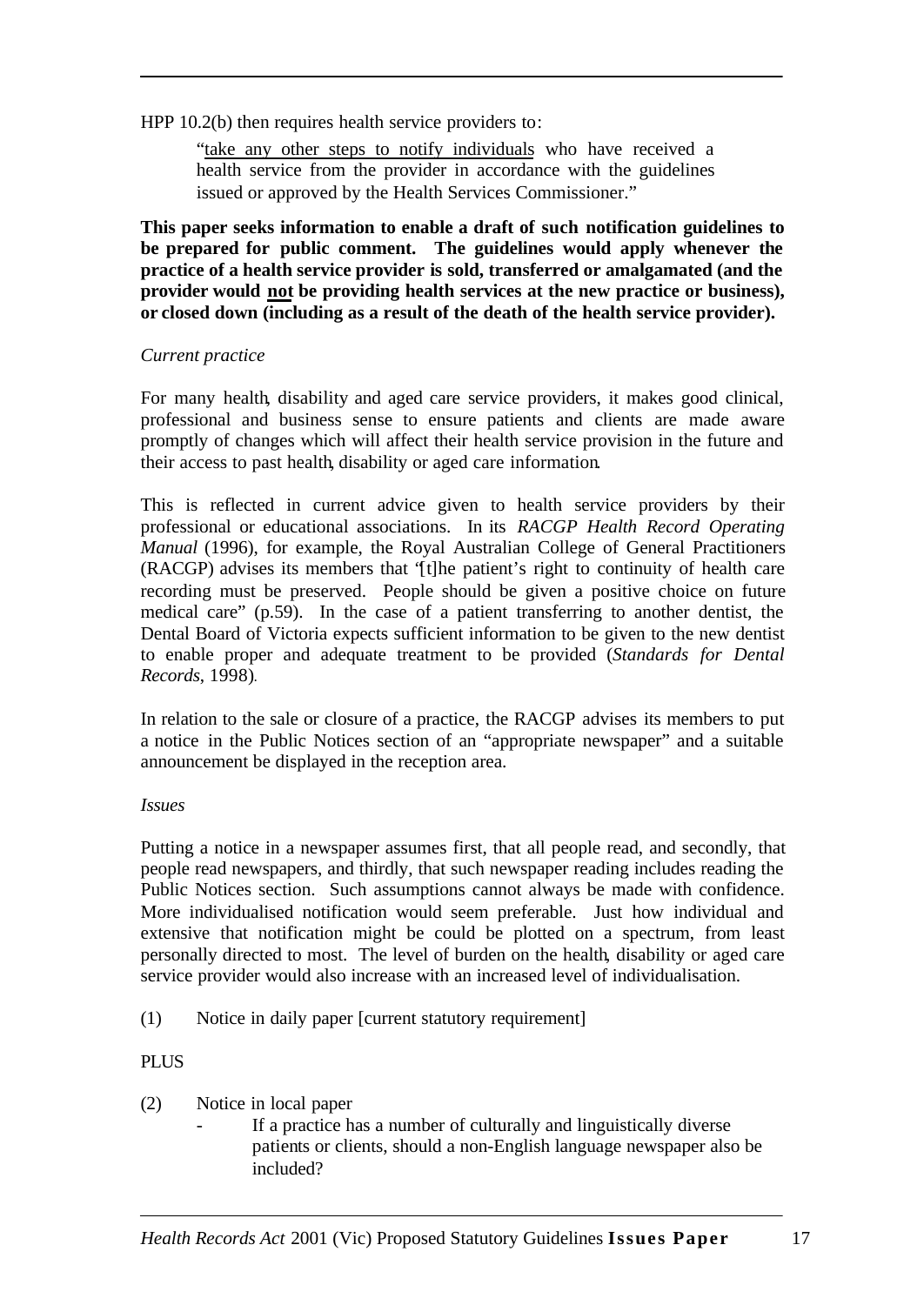#### AND/OR

- (3) Notice in reception area
	- May reach current patients who read notices.
	- How long should such a notice remain?

#### AND/OR

- (4) Notice handed to each patient during a set notice period
	- Will reach all patients receiving services during the notice period.
	- How many languages should the notice be in?
	- What about patients or clients who can't read?
	- For what period of time should a provider be required to distribute such a notice?

#### AND/OR

- (5) Verbal advice
	- **-** This would enable patients or clients with low levels of literacy to be reached.

#### AND/OR

(6) Letter sent to patients

Written notification raises a number of issues.

- Which patients should receive written notification? The options include requiring a notice to be given to all patients (except past patients where the organisation knows that the patient has died) or only 'current' patients or clients.
- If the duty were to apply to 'current' patients or clients, then this term would need to be defined. There are a number of possible options. Should this be determined by the length of time since their last visit? Should this be six months, twelve months or two years? Should it include someone with an appointment scheduled for sometime within the next three months, six months, twelve months?
- It may be appropriate to take into account the nature or state of the person's condition. A number of patients or clients may have regular follow-ups or check-ups in the post-initial treatment monitoring phase. The expectations of these patients or clients need to be considered as they may regard themselves as in the care of that provider even if they see them only every two or three years.

Another issue is whether any efforts should be made to follow-up patients or clients if written notification is returned to sender. A patient may not update their records with a provider at the time of a change of address, but may plan to do so when they next make an appointment.

In determining what are appropriate notification efforts, it may be useful to consider what steps a provider would currently take to advise patients or clients when the practice or business moves premises.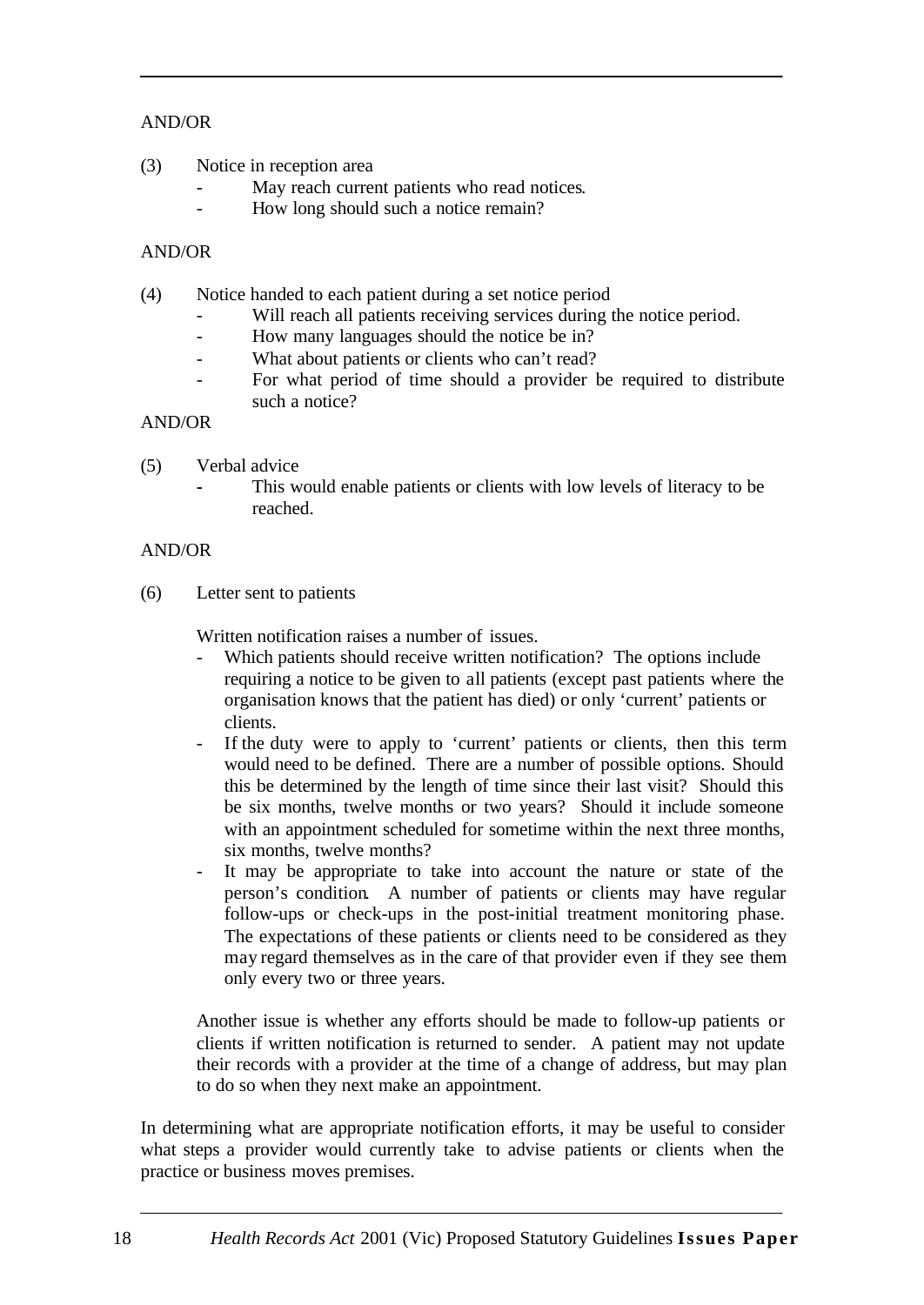Additional notice requirements must ensure a balance between:

- the need for patients and clients to be advised of what is happening to their information and their service provision and to have continuity of record keeping despite across organisational change; and
- the need for health, disability and aged care providers not to be unreasonably burdened.

#### **Q11 What additional steps should a health service provider be required to take to notify users of the service of the sale or closure of the practice or business?**

*Closure as a result of a health, disability or aged care provider's death*

It is arguable that some of the additional notification tools outlined above may not be appropriate when a practice or business closes as a result of a provider's death, particularly if they were a sole practitioner. In most instances of a sale or transfer, there would be a reasonable amount of time in which to carry out any notice requirements, and the personnel to do it. When a provider dies, all notice requirements must be carried out by their legal representative, and neither time nor personnel may be available.

In 1999, the Medical Practitioners Board of Victoria offered a number of options to guide an executor in dealing with the medical records of a deceased practitioner. These included:

- obtaining assistance from another medical practitioner who agrees to take care of the records and to notify patients of this arrangement;
- inviting patients to accept their own records and make use of them (within a reasonable time frame ); and
- inviting patients to nominate another doctor to whom the medical records may be forwarded.<sup>4</sup>

Such advice reflects the practice now required under the HPPs. In terms of notification, it does not specify in detail how patients should be notified, but clearly contemplates that they should be notified. The question is in what manner?

#### **Q12 Should different notification requirements apply when a practice or business closes down due to the death of a health, disability or aged care service provider? What would they be?**

#### *'Secondary' providers & single-event providers*

Some providers will not necessarily have an on-going or primary-care relationship with their patients or clients.

Sometimes this will result from the nature of the service provided. Pathologists and radiologists, for example, essentially provide services to other medical practitioners. They see patients, but are unlikely to have an ongoing relationship with them, and patients would not necessarily have the expectation of future care being provided to

<sup>&</sup>lt;sup>4</sup><br><sup>4</sup> Bulletin of the Medical Practitioners Board of Victoria (Spring 1999).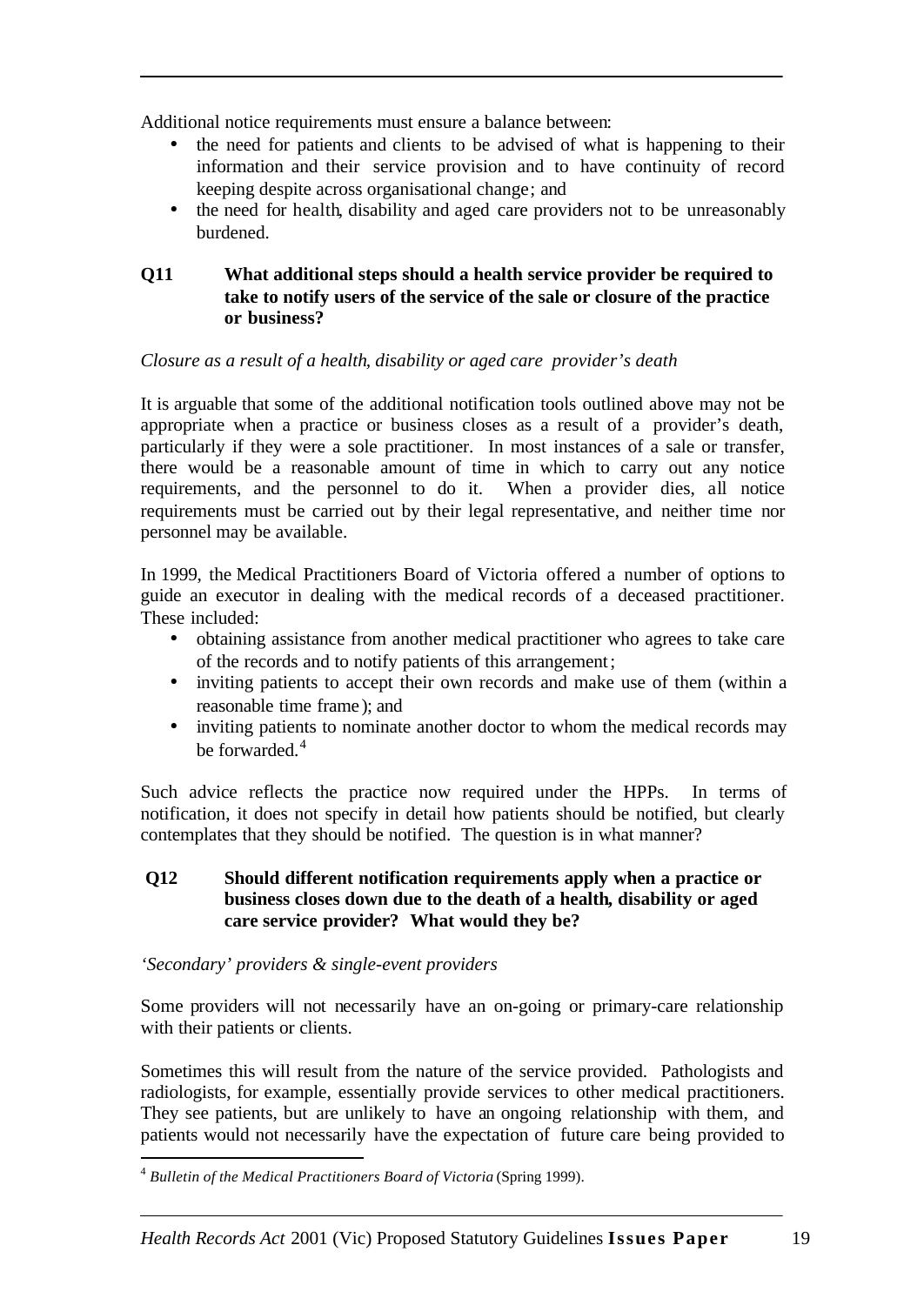them by such specialists. Similarly, patients of public or private hospitals who are admitted only once or twice for different procedures over their lifetime would not necessarily regard themselves as being in the continuing care of the particular hospital. This can be contrasted with patients whose conditions are such that they are regular in-patients or out-patients to particular wards or clinics within a hospital, which clearly provide on-going, primary care to these patients during that time.

Consideration of the nature of such relationships should inform any characterisation of what a 'current' patient would be, as discussed above, but it is possible that different notification standards may need to be considered in these cases.

**Q13 Would the notice requirements appropriate for patients or clients with on-going and primary care relationships with their health service provider be appropriate for situations where the relationship is of a different order, such as with pathologists and radiologists? If not, what notice requirements should apply?**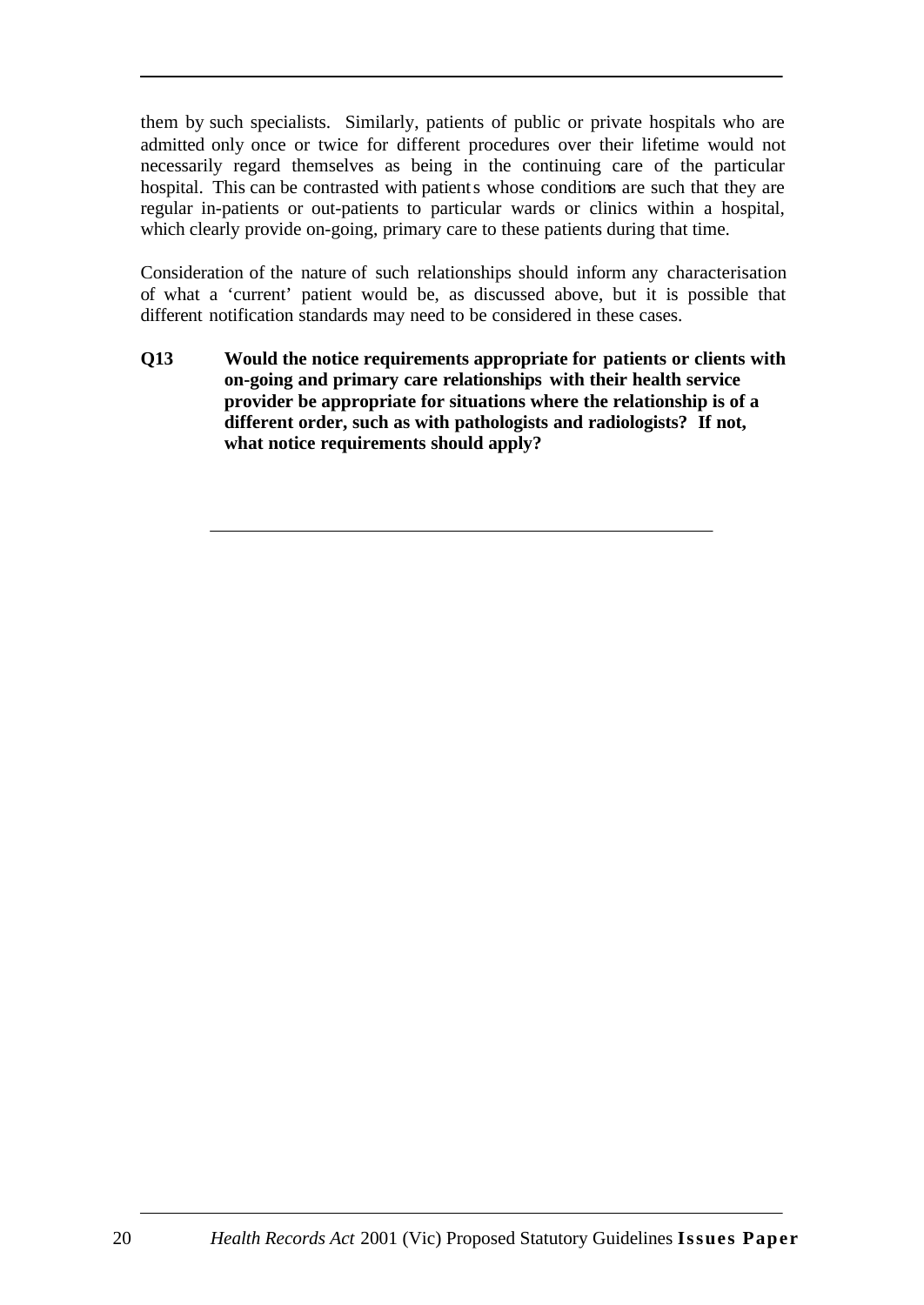## Appendix 1

## Health Privacy Principles 1, 2, 10 & 11

The following Health Privacy Principles are extracted from the *Health Records Act* 2001 (Vic).

SCHEDULE 1 Section 19

#### **THE HEALTH PRIVACY PRINCIPLES**

#### **1.** *Principle 1--Collection*

#### *When health information may be collected*

1.1 An organisation must not collect health information about an individual unless the information is necessary for one or more of its functions or activities and at least one of the following applies--

(a) the individual has consented;

(b) the collection is required, authorised or permitted, whether expressly or impliedly, by or under law (other than a prescribed law);

(c) the information is necessary to provide a health service to the individual and the individual is incapable of giving consent within the meaning of section 85(3) and--

(i) it is not reasonably practicable to obtain the consent of an authorised representative of the individual within the meaning of section 85; or

(ii) the individual does not have such an authorised representative;

(d) the information is disclosed to the organisation in accordance with HPP 2.2(a), (f), (i) or (l) or HPP 2.5;

(e) if the collection is necessary for research, or the compilation or analysis of statistics, in the public interest--

(i) that purpose cannot be served by the collection of information that does not identify the individual or from which the individual's identity cannot reasonably be ascertained; and

(ii) it is impracticable for the organisation to seek the individual's consent to the collection; and

(iii) the information is collected in accordance with guidelines issued or approved by the Health Services Commissioner under section 22 for the purposes of this sub-paragraph;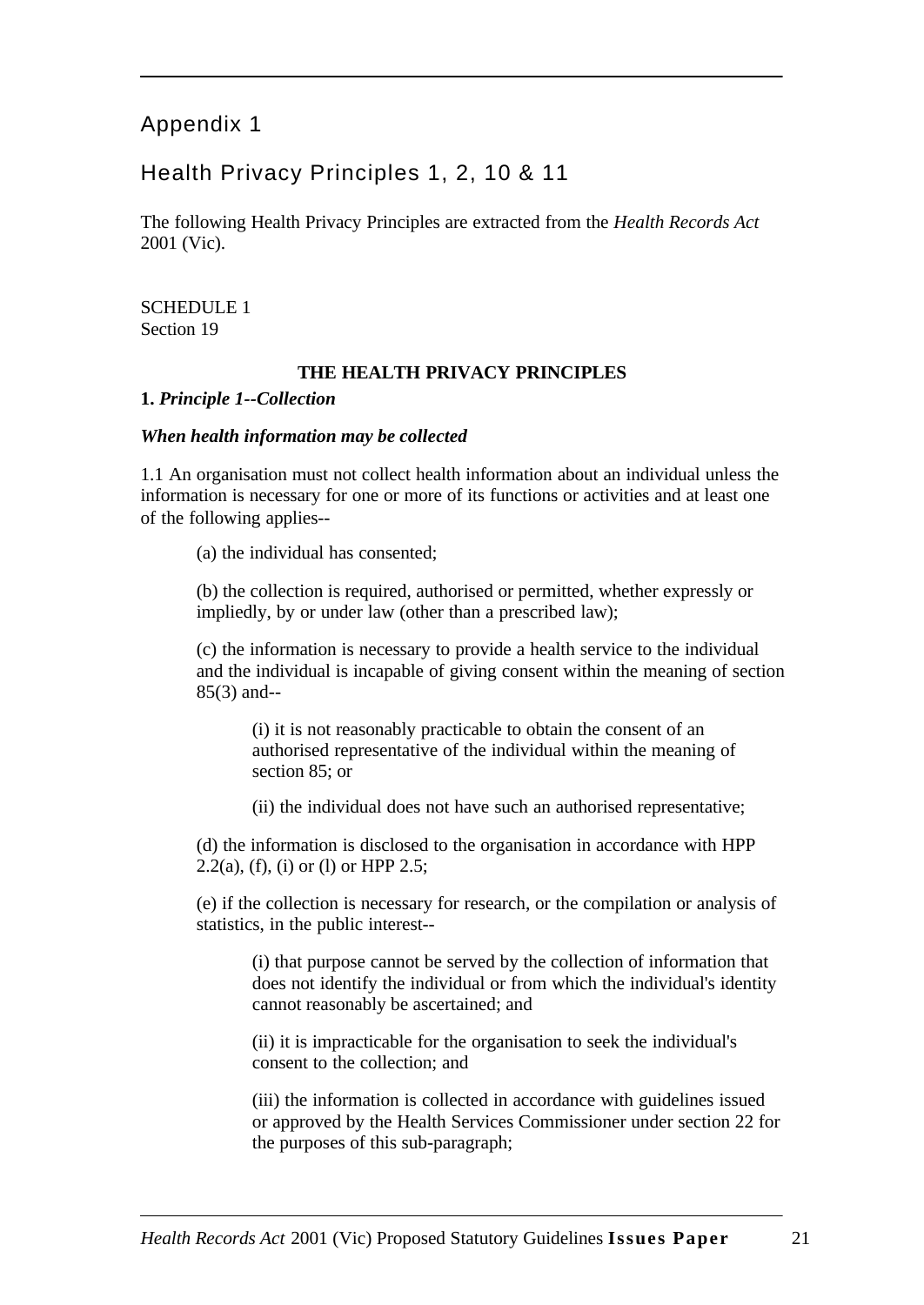(f) the collection is necessary to prevent or lessen--

(i) a serious and imminent threat to the life, health, safety or welfare of any individual; or

(ii) a serious threat to public health, public safety or public welfare--

and the information is collected in accordance with guidelines, if any, issued or approved by the Health Services Commissioner under section 22 for the purposes of this paragraph;

(g) the collection is by or on behalf of a law enforcement agency and the organisation reasonably believes that the collection is necessary for a law enforcement function;

(h) the collection is necessary for the establishment, exercise or defence of a legal or equitable claim;

(i) the collection is in the prescribed circumstances.

#### *How health information is to be collected*

1.2 An organisation must collect health information only by lawful and fair means and not in an unreasonably intrusive way. 1.3 If it is reasonable and practicable to do so, an organisation must collect health information about an individual only from that individual.

1.4 At or before the time (or, if that is not practicable, as soon as practicable thereafter) an organisation collects health information about an individual from the individual, the organisation must take steps that are reasonable in the circumstances to ensure that the individual is generally aware of--

- (a) the identity of the organisation and how to contact it; and
- (b) the fact that he or she is able to gain access to the information; and
- (c) the purposes for which the information is collected; and

(d) to whom (or the types of individuals or organisations to which) the organisation usually discloses information of that kind; and

(e) any law that requires the particular information to be collected; and

(f) the main consequences (if any) for the individual if all or part of the information is not provided.

1.5 If an organisation collects health information about an individual from someone else, it must take any steps that are reasonable in the circumstances to ensure that the individual is or has been made aware of the matters listed in HPP 1.4 except to the extent that making the individual aware of the matters would pose a serious threat to the life or health of any individual or would involve the disclosure of information given in confidence.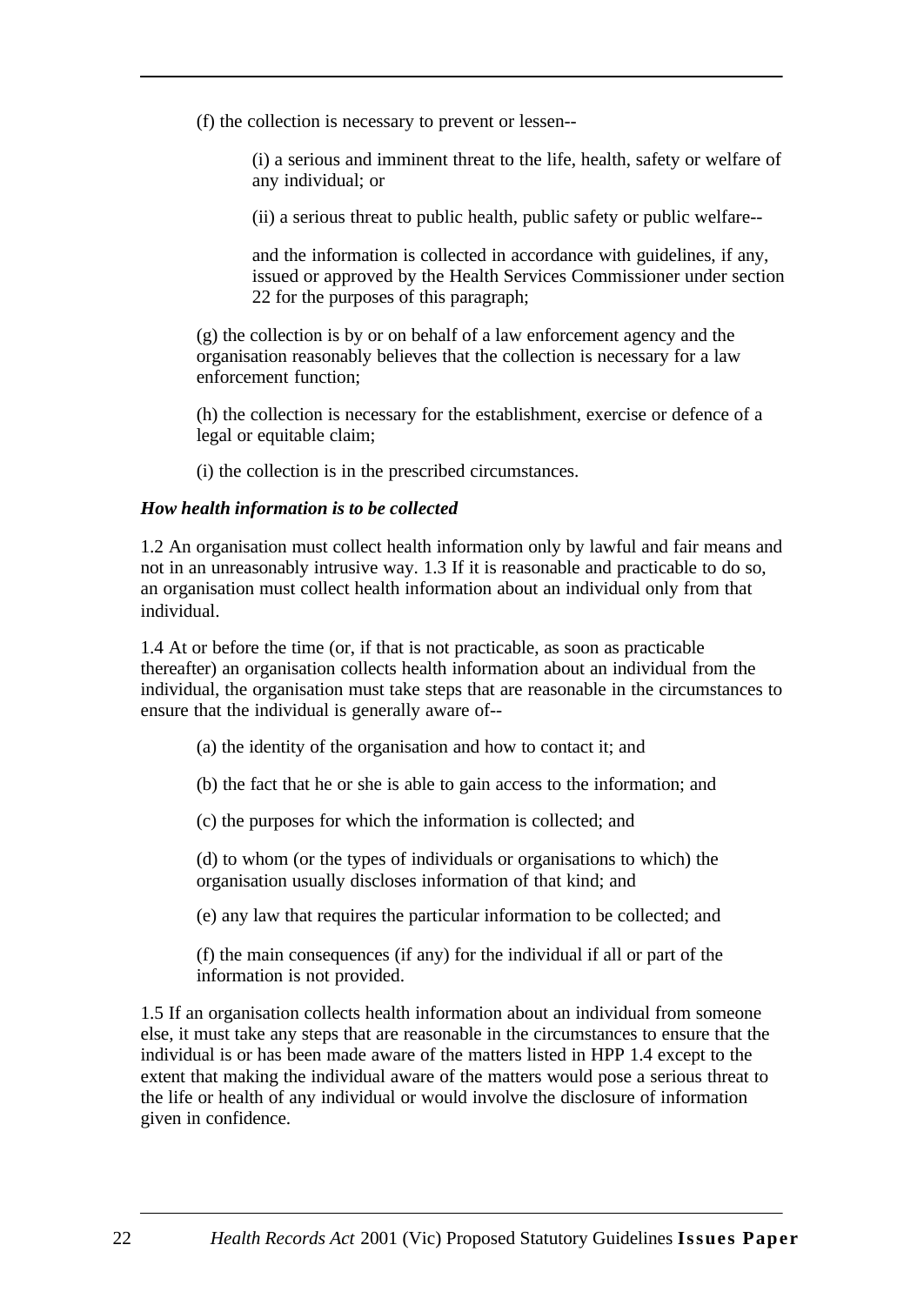1.6 An organisation is not required to notify the individual of the identity of persons, or classes of persons, to whom health information may be disclosed in accordance with HPP  $2.2(f)$ .

#### *Information given in confidence*

1.7 If personal information is given in confidence to a health service provider about an individual by a person other than--

(a) the individual; or

(b) a health service provider in the course of, or otherwise in relation to, the provision of health services to the individual--

with a request that the information not be communicated to the individual to whom it relates, the provider must--

- (c) confirm with the person that the information is to remain confidential; and
- (d) if the information remains confidential--

(i) record the information only if it is relevant to the provision of health services to, or the care of, the individual; and

(ii) take reasonable steps to ensure that the information is accurate and not misleading; and

(e) take reasonable steps to record that the information is given in confidence and is to remain confidential.

#### **2.** *Principle 2--Use and Disclosure*

2.1 An organisation may use or disclose health information about an individual for the primary purpose for which the information was collected in accordance with HPP 1.1.

2.2 An organisation must not use or disclose health information about an individual for a purpose (the "**secondary purpose**") other than the primary purpose for which the information was collected unless at least one of the following paragraphs applies:

(a) both of the following apply--

(i) the secondary purpose is directly related to the primary purpose; and

(ii) the individual would reasonably expect the organisation to use or disclose the information for the secondary purpose; or

(b) the individual has consented to the use or disclosure; or

(c) the use or disclosure is required, authorised or permitted, whether expressly or impliedly, by or under law (other than a prescribed law); or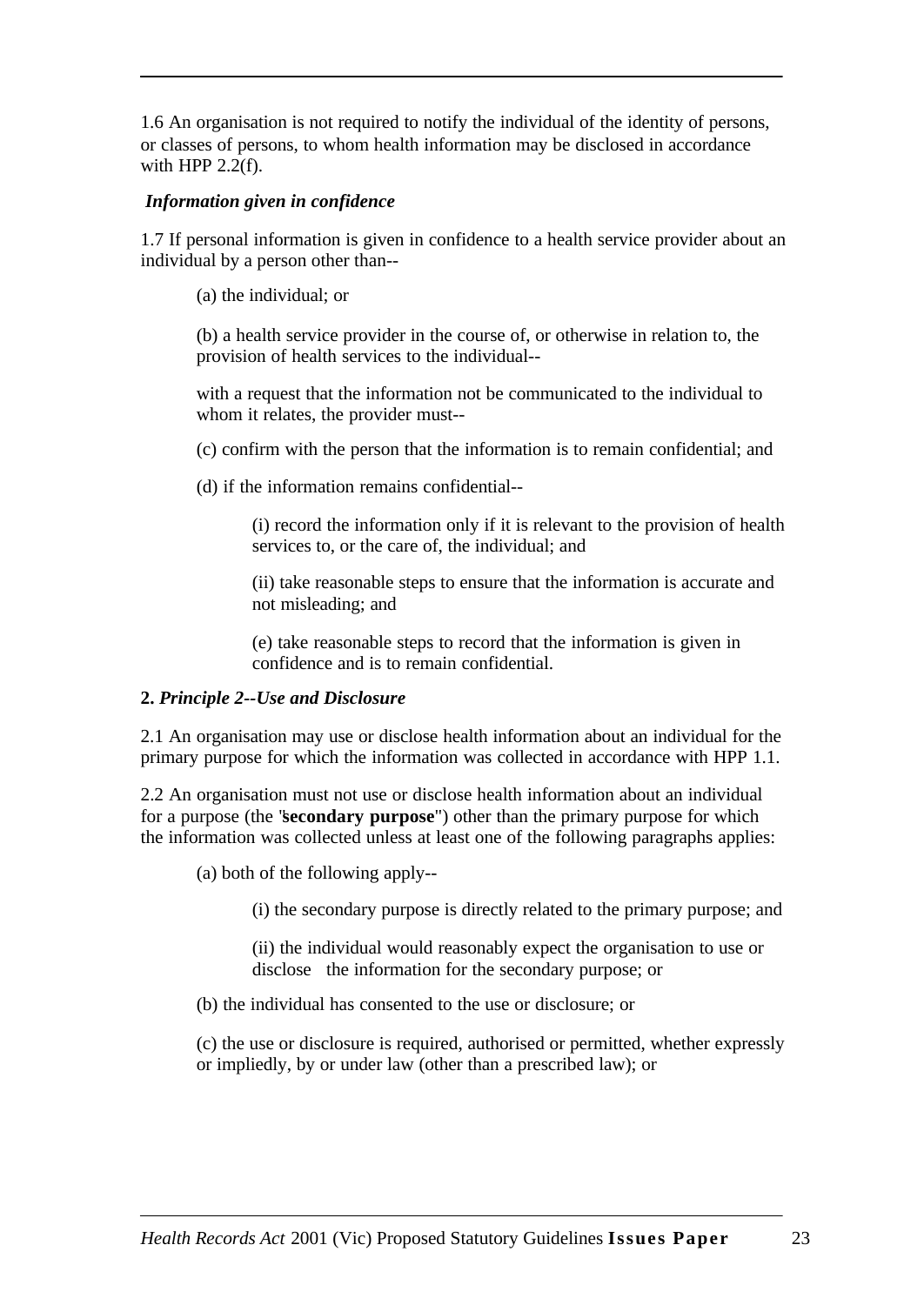(d) all of the following apply--

(i) the organisation is a health service provider providing a health service to the individual; and

(ii) the use or disclosure for the secondary purpose is reasonably necessary for the provision of the health service; and

(iii) the individual is incapable of giving consent within the meaning of section 85(3) and--

> (A) it is not reasonably practicable to obtain the consent of an authorised representative of the individual within the meaning of section 85; or

(B) the individual does not have such an authorised representative; or

(e) all of the following apply--

(i) the organisation is a health service provider providing a health service to the individual; and

(ii) the use is for the purpose of the provision of further health services to the individual by the organisation; and

(iii) the organisation reasonably believes that the use is necessary to ensure that the further health services are provided safely and effectively; and

(iv) the information is used in accordance with guidelines, if any, issued or approved by the Health Services Commissioner under section 22 for the purposes of this paragraph; or

(f) the use or disclosure is for the purpose of—

(i) funding, management, planning, monitoring, improvement or evaluation of health services; or

(ii) training provided by a health service provider to employees or persons working with the organisation--

and--

(iii) that purpose cannot be served by the use or disclosure of information that does not identify the individual or from which the individual's identity cannot reasonably be ascertained and it is impracticable for the organisation to seek the individual's consent to the use or disclosure; or

(iv) reasonable steps are taken to de-identify the information--

and--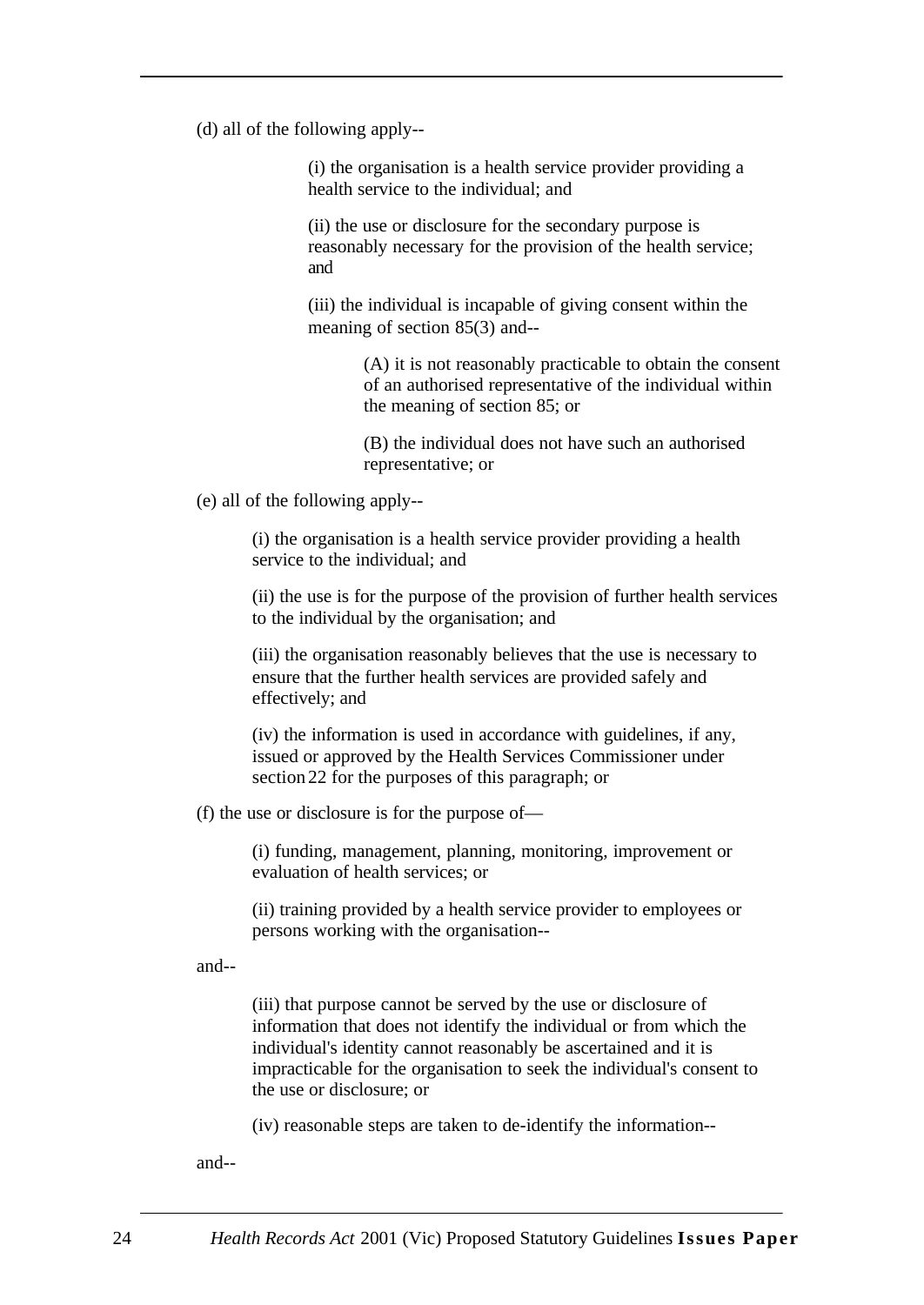(v) if the information is in a form that could reasonably be expected to identify individuals, the information is not published in a generally available publication; and

(vi) the information is used or disclosed in accordance with guidelines, if any, issued or approved by the Health Services Commissioner under section 22 for the purposes of this sub-paragraph; or

(g) if the use or disclosure is necessary for research, or the compilation or analysis of statistics, in the public interest--

> (i) it is impracticable for the organisation to seek the individual's consent before the use or disclosure; and

(ii) that purpose cannot be served by the use or disclosure of information that does not identify the individual or from which the individual's identity cannot reasonably be ascertained; and

(iii) the use or disclosure is in accordance with guidelines issued or approved by the Health Services Commissioner under section 22 for the purposes of this sub-paragraph; and

(iv) in the case of disclosure—

(A) the organisation reasonably believes that the recipient of the health information will not disclose the health information; and

(B) the disclosure will not be published in a form that identifies particular individuals or from which an individual's identity can reasonably be ascertained; or

(h) the organisation reasonably believes that the use or disclosure is necessary to lessen or prevent--

(i) a serious and imminent threat to an individual's life, health, safety or welfare; or

(ii) a serious threat to public health, public safety or public welfare--

and the information is used or disclosed in accordance with guidelines, if any, issued or approved by the Health Services Commissioner under section 22 for the purposes of this paragraph; or

(i) the organisation has reason to suspect that unlawful activity has been, is being or may be engaged in, and uses or discloses the health information as a necessary part of its investigation of the matter or in reporting its concerns to relevant persons or authorities and, if the organisation is a registered health service provider, the use or disclosure would not be a breach of confidence; or

(j) the organisation reasonably believes that the use or disclosure is reasonably necessary for a law enforcement function by or on behalf of a law enforcement agency and, if the organisation is a registered health service provider, the use or disclosure would not be a breach of confidence; or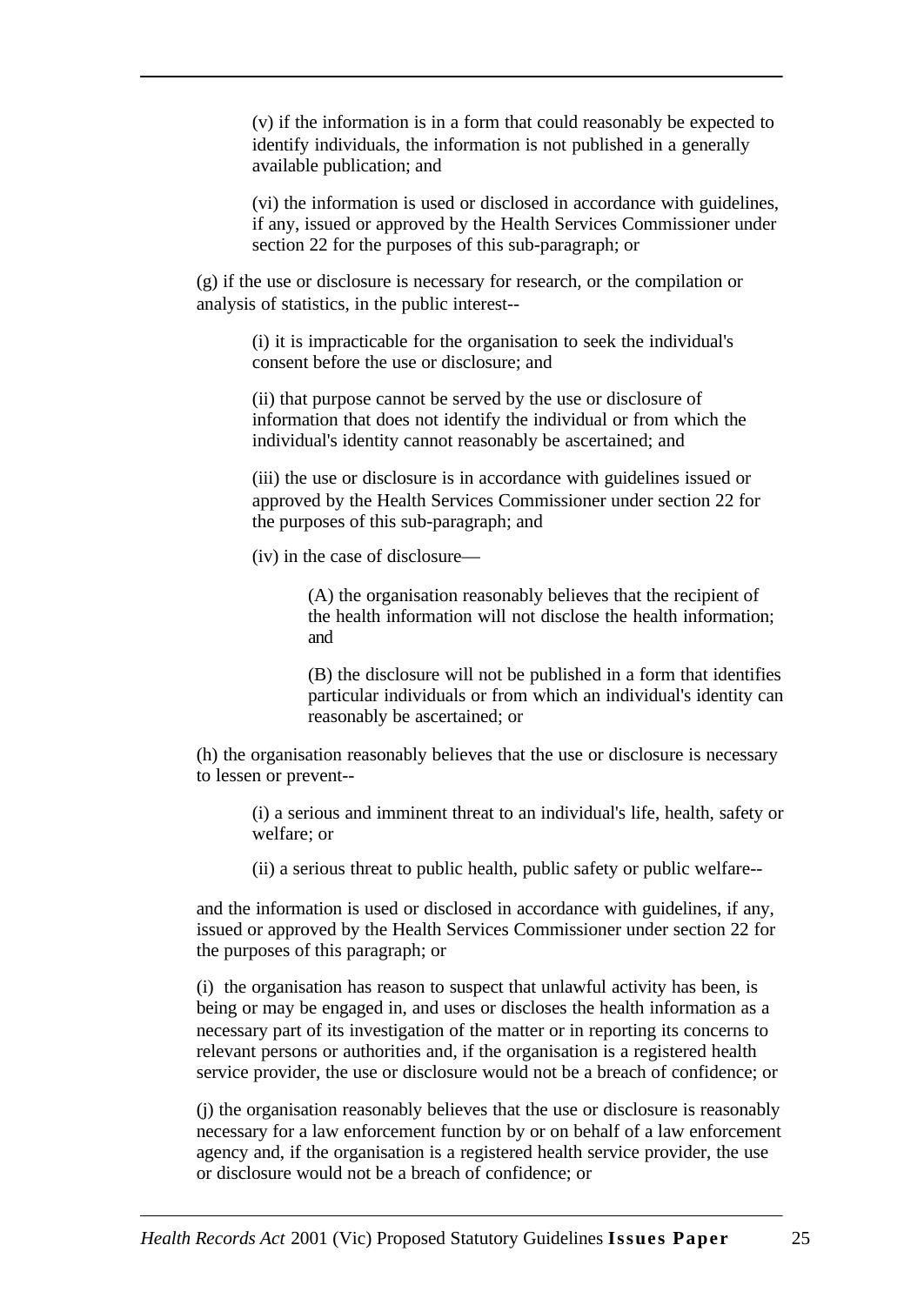(k) the use or disclosure is necessary for the establishment, exercise or defence of a legal or equitable claim; or

(l) the use or disclosure is in the prescribed circumstances.

Note: Nothing in HPP 2 requires an organisation to disclose health information about an individual. An organisation is always entitled not to disclose health information in the absence of a legal obligation to disclose it.

2.3 If an organisation discloses health information under paragraph (i) or (j) of HPP 2.2, it must make a written note of the disclosure.

2.4 Despite HPP 2.2, a health service provider may disclose health information about an individual to an immediate family member of the individual if--

(a) either--

(i) the disclosure is necessary to provide appropriate health services to or care of the individual; or

(ii) the disclosure is made for compassionate reasons; and

(b) the disclosure is limited to the extent reasonable and necessary for the purposes mentioned in paragraph (a); and

(c) the individual is incapable of giving consent to the disclosure within the meaning of section 85(3); and

(d) the disclosure is not contrary to any wish--

(i) expressed by the individual before the individual became incapable of giving consent and not changed or withdrawn by the individual before then; and

(ii) of which the organisation is aware or could be made aware by taking reasonable steps; and

(e) in the case of an immediate family member who is under the age of 18 years, considering the circumstances of the disclosure, the immediate family member has sufficient maturity to receive the information.

2.5 Despite HPP 2.2, an organisation may use or disclose health information about an individual where—

(a) it is known or suspected that the individual is dead; or

(b) it is known or suspected that the individual is missing; or

(c) the individual has been involved in an accident or other misadventure and is incapable of consenting to the use or disclosure--

and the use or disclosure is to the extent reasonably necessary--

(d) to identify the individual; or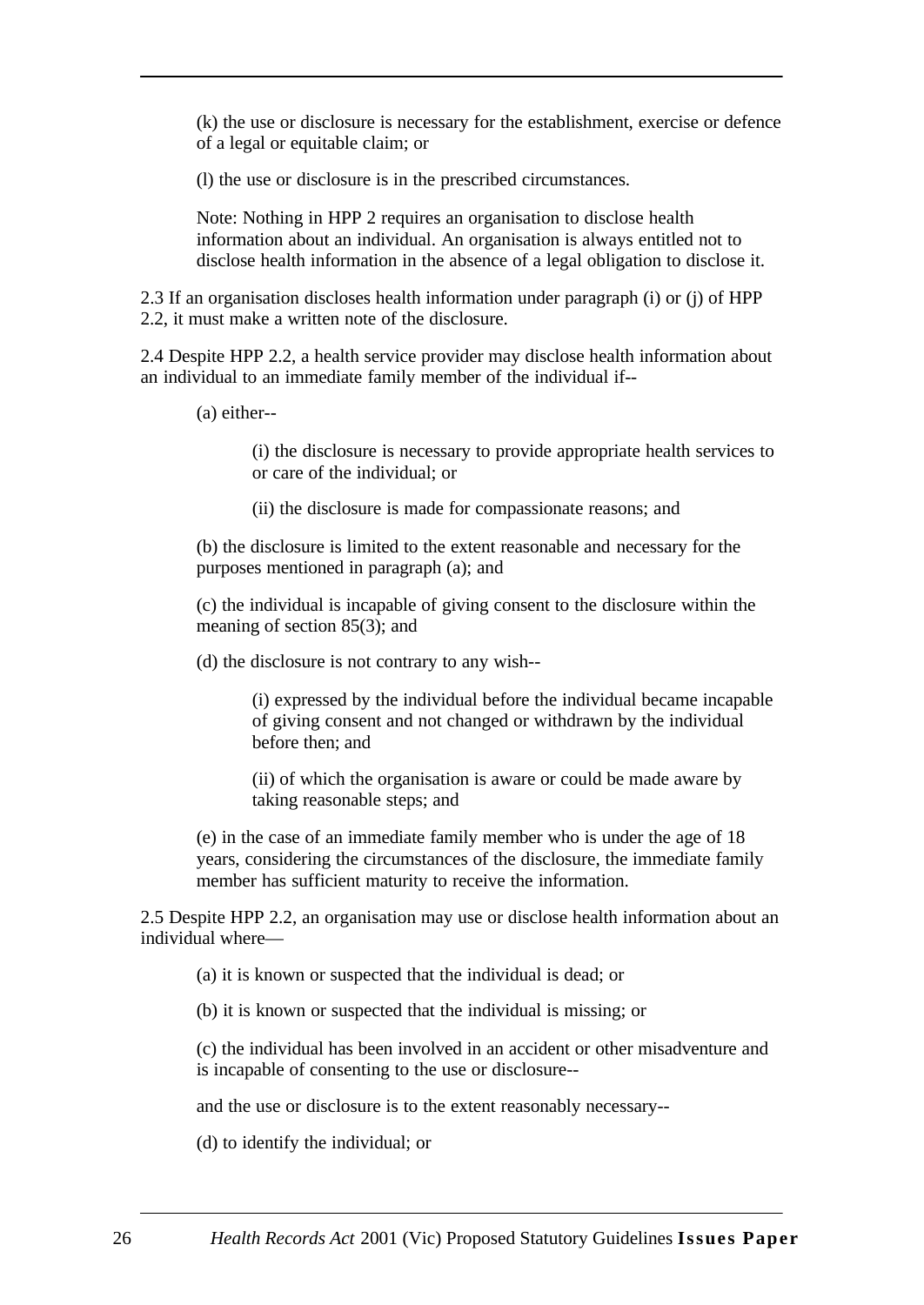(e) to ascertain the identity and location of an immediate family member or other relative of the individual for the purpose of--

(i) enabling a member of the police force, a coroner or other prescribed organisation to contact the immediate family member or other relative for compassionate reasons; or

(ii) to assist in the identification of the individual--

and, in the circumstances referred to in paragraph (b) or (c)--

(f) the use or disclosure is not contrary to any wish--

(i) expressed by the individual before he or she went missing or became incapable of consenting and not withdrawn by the individual; and

(ii) of which the organisation is aware or could have become aware by taking reasonable steps; and

(g) the information is used or disclosed in accordance with guidelines, if any, issued or approved by the Health Services Commissioner under section 22 for the purposes of this paragraph.

#### **10.** *Principle 10--Transfer or closure of the practice of a health service provider*

10.1 This Principle applies if the practice or business of a health service provider (**"the provider"**) is to be--

(a) sold or otherwise transferred and the provider will not be providing health services in the new practice or business; or

(b) closed down.

10.2 The provider or, if the provider is deceased, the legal representatives of the provider, must--

(a) publish a notice in a newspaper circulating in the locality of the practice or business stating--

(i) that the practice or business has been, or is about to be, sold, transferred or closed down, as the case may be; and

(ii) the manner in which the provider proposes to deal with the health information held by the practice or business about individuals who have received health services from the provider, including whether the provider proposes to retain the information or make it available for transfer to those individuals or their health service providers; and

(b) take any other steps to notify individuals who have received a health service from the provider in accordance with guidelines issued or approved by the Health Services Commissioner under section 22 for the purposes of this paragraph.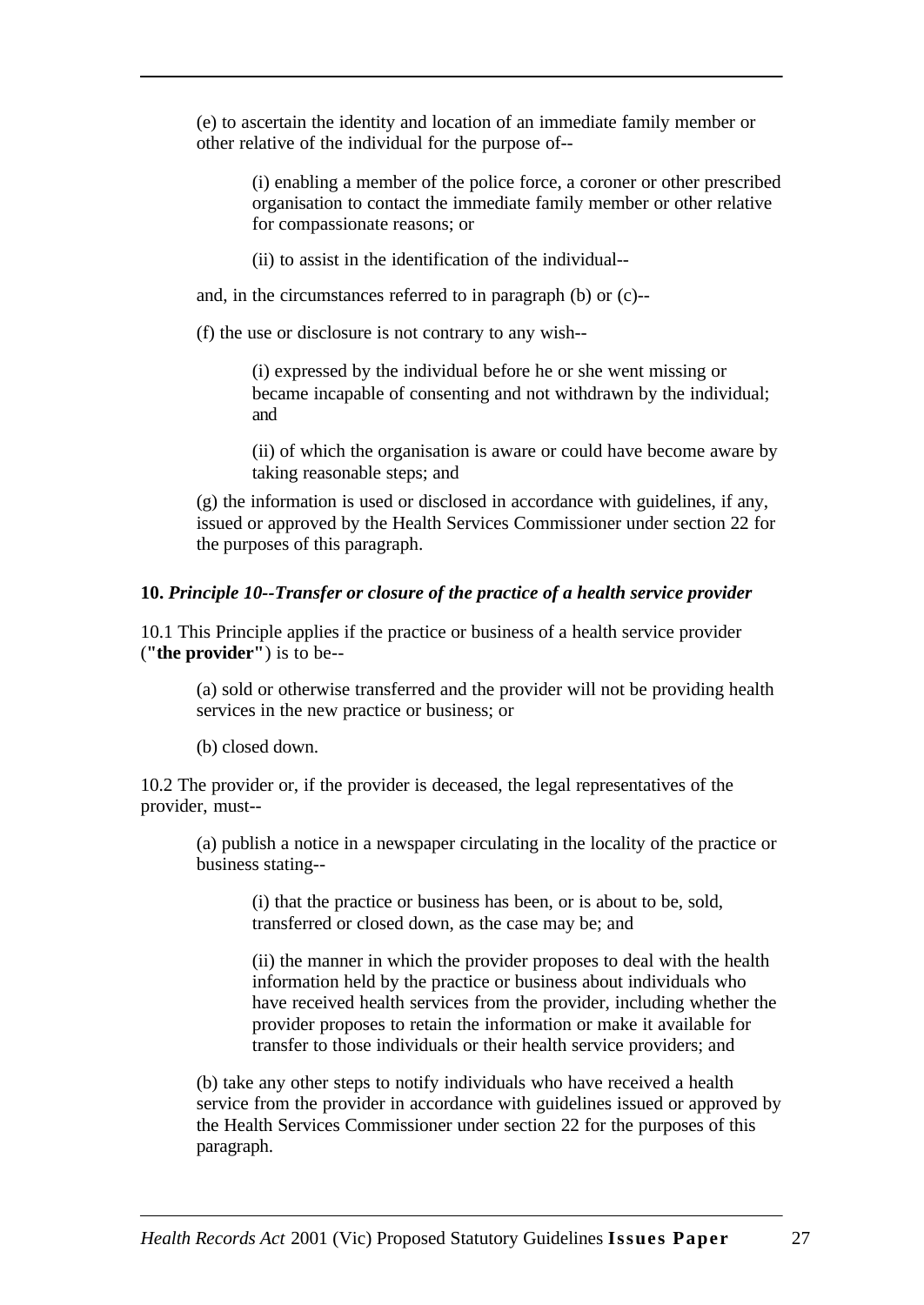10.3 Not earlier than 21 days after giving notice in accordance with HPP 10.2, the person giving the notice must, in relation to health information about an individual held by, or on behalf of, the practice or business, elect to retain that information or transfer it to--

(a) the health service provider, if any, who takes over the practice or business; or

(b) the individual or a health service provider nominated by him or her.

10.4 A person who elects to retain health information must continue to hold it or transfer it to a competent organisation for safe storage in Victoria, until the time, if any, when the health information is destroyed in accordance with HPP 4.

10.5 Subject to HPP 10.2, a person must comply with the requirements of this Principle as soon as practicable.

10.6 Despite any other provision of the Health Privacy Principles, a person who transfers health information in accordance with this Principle does not, by so doing, contravene the Health Privacy Principles.

10.7 If—

(a) an individual, in response to a notice published under HPP 10.2, requests that health information be transferred to him or her or to a health service provider nominated by him or her; and

(b) the person who published the notice elects to retain the health information-

the request must be taken to be--

(c) in the case of a request that the health information be transferred to him or her, a request for access to that health information in accordance with Part 5 or HPP 6; and

(d) in the case of a request that the health information be transferred to a health service provider nominated by him or her, a request for the transfer of that health information in accordance with HPP 11--

and it must be dealt with in accordance with this Act.

10.8 This Principle operates subject to any other law, including the Public Records Act 1973.

10.9 For the purposes of HPP 10.1(a), a business or practice of a provider is transferred if--

(a) it is amalgamated with another organisation; and

(b) the successor organisation which is the result of the amalgamation is a private sector organisation.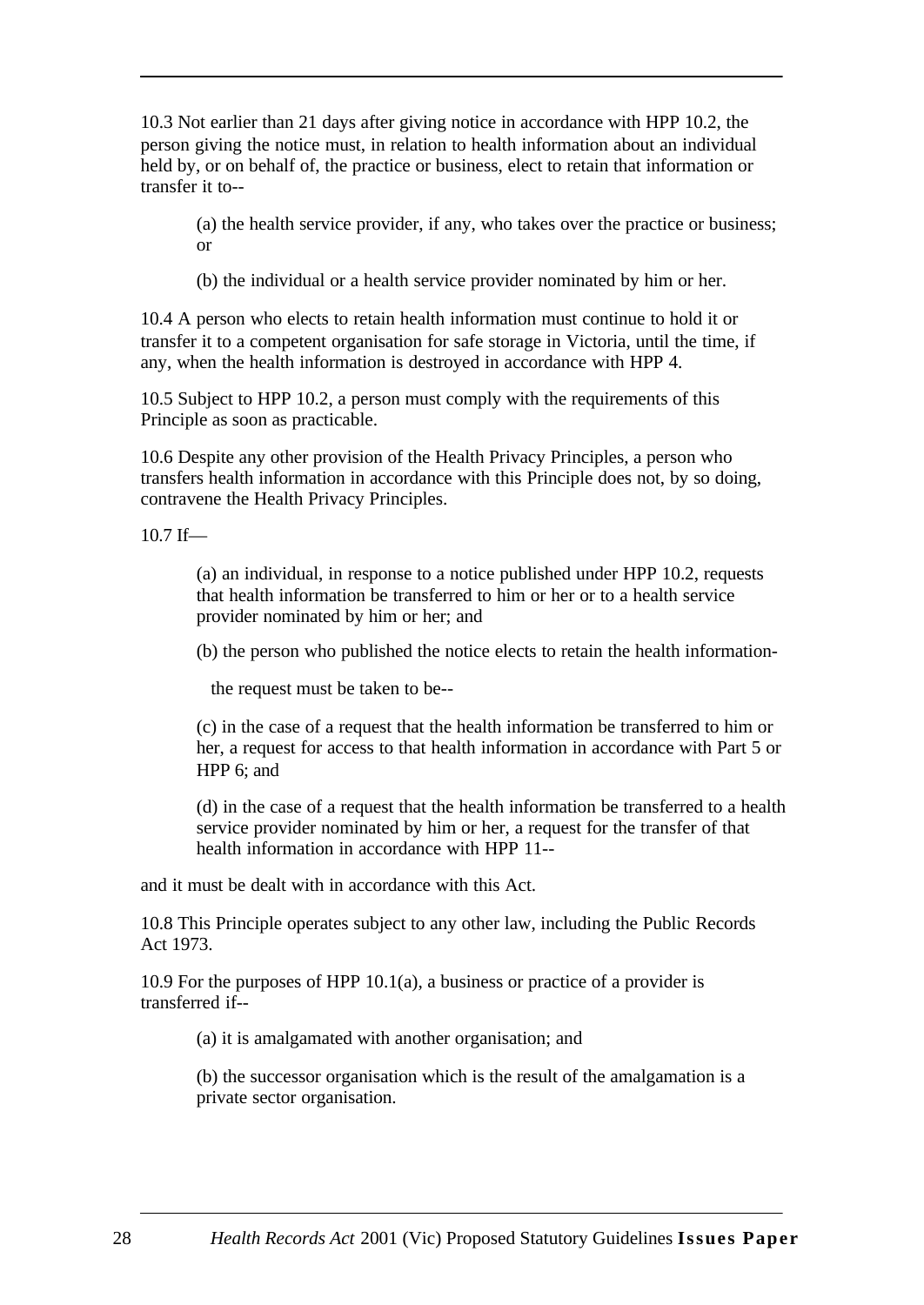#### **11.** *Principle 11--Making information available to another health service provider*

11.1 If an individual--

(a) requests a health service provider to make health information relating to the individual held by the provider available to another health service provider; or

(b) authorises another health service provider to request a health service provider to make health information relating to the individual held by that provider available to the requesting health service provider--

a health service provider to whom the request is made and who holds health information about the individual must, on payment of a fee not exceeding the prescribed maximum fee and subject to the regulations, provide a copy or written summary of that health information to that other health service provider.

11.2 A health service provider must comply with the requirements of this Principle as soon as practicable.

11.3 Nothing in Part 5 or HPP 6 limits the operation of this Principle.

11.4 For the purposes of HPP 10.7, this Principle applies to a legal representative of a deceased health service provider in the same way that it applies to a health service provider.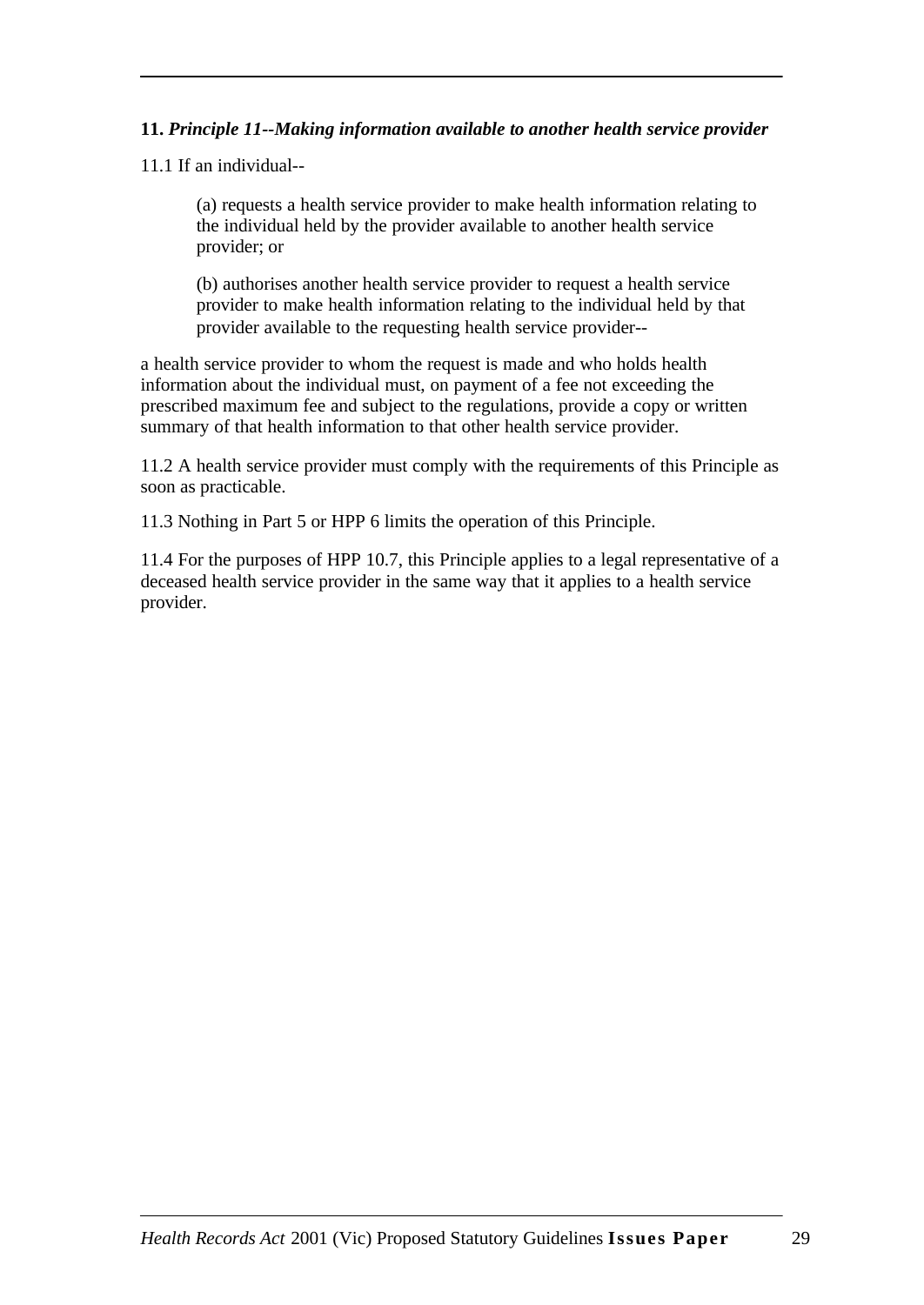## Appendix 2:

Extracts from *Guidelines under Section 95 of the Privacy Act*, National Health and Medical Research Council (Commonwealth of Australia, 2000), paragraphs 2.4, 3.1, 3.2 and  $3.3<sup>5</sup>$ 

- 2.4 In the proposal for the conduct of each such research project, the researcher should state:
	- (a) the aims of the research;
	- (b) the credentials and the technical competence of the researcher;
	- (c) the data needed and how it will be analysed;
	- (d) the source of the data;
	- (e) the study period;
	- (f) the target population;
	- $(g)$  the reason why identified<sup>\*</sup> or potentially identifiable\* information is needed rather that de-identified\* information, and the reason why it is not proposed to seek consent to the use of personal information.

[Note: Any genetic research should be conducted in accordance with the principles in '16. Human Gene tic Research' of the *National Statement on Ethical Conduct in Research Involving Humans* (1999) when considering the release of personal information, and genetic testing.]

- (h) the specific uses to which the personal information used during the study will be applied;
- (i) the proposed method of publication of results of the research;
- (j) the estimated time of retention of the personal information;
- $(k)$  the identity of the custodian(s) of the personal information used during the research;
- (l) security standards to be applied to the personal information. In particular, that personal information will be retained in accordance with the *Joint NHMRC/AVCC Statement and Guidelines on Research Practice* (Appendix 3), and in a form that is at least as secure as it was in the sources from which the personal information was obtained unless more stringent legislative or contractual provisions apply;
- (m) a list of personnel with access to the personal information;
- (n) the standards that will be applied to protect personal information disclosed by a Commonwealth agency. These should include:
	- (i) terms of any disclosure agreement between the agency and the researcher to govern the limits on use and disclosure of that personal information; and
	- (ii) proposed methods of disposal of the personal information on the completion of the research, and that these are in accordance with the *Archives Act*, 1983 for the Commonwealth records and legislative requirements of a State or Territory; and

l

<sup>&</sup>lt;sup>5</sup> Available in full at  $\underline{www.privacy.gov.au/act/index.html - 2.9.1}$ .

<sup>\*</sup> See Appendix 4: Glossary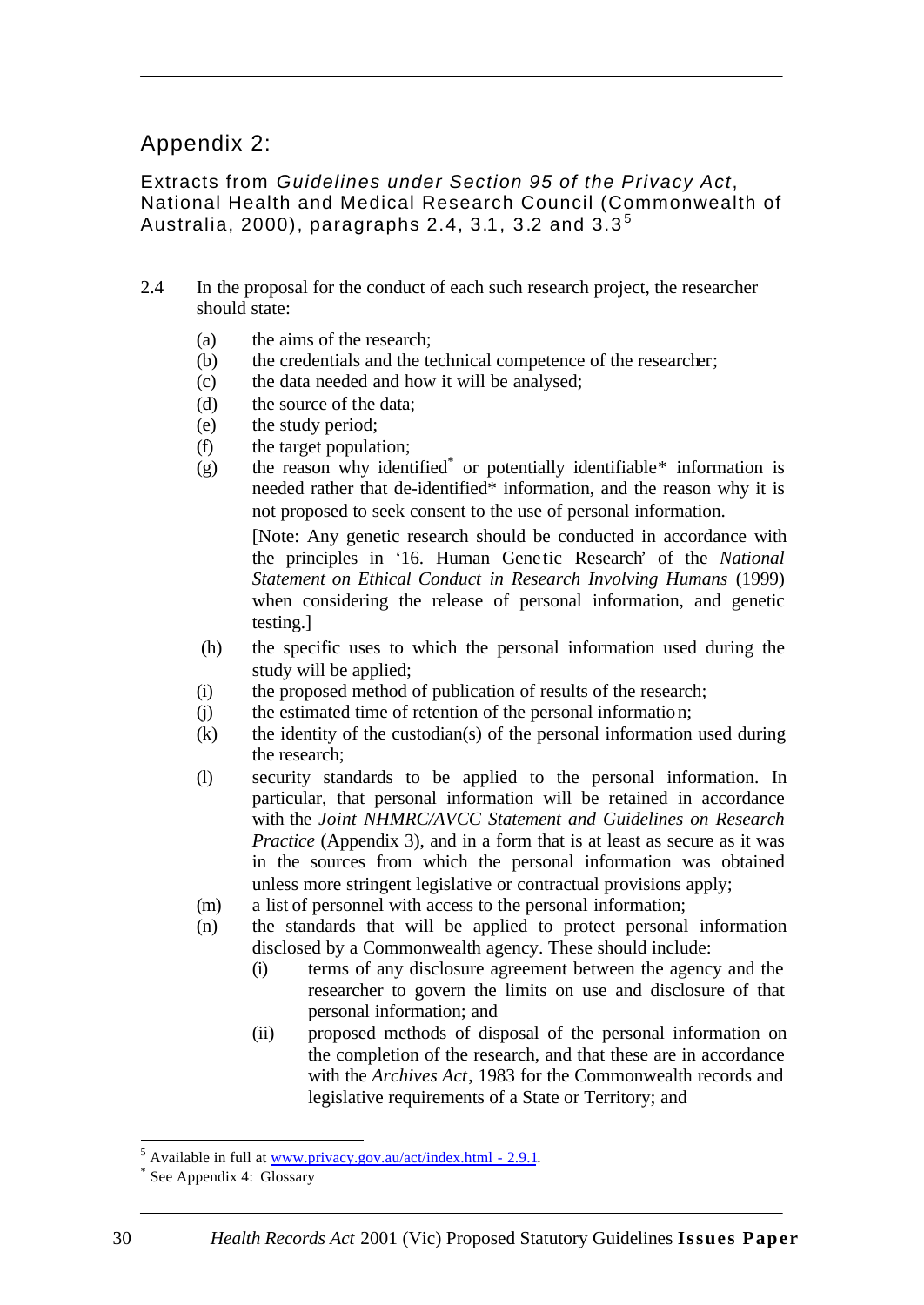(iii) standards that will be applied to protect privacy of personal information where it is made available to other researche rs or third parties if that is proposed.

\* \* \* \* \* \*

#### **3. Consideration by Human Research Ethics Committees (HREC)**

- 3.1 Before making a decision under these guidelines, an HREC must assess whether it has sufficient information, expertise and understanding of privacy issues, either amongst the members of the HREC or otherwise available to it, to make a decision that takes proper account of privacy. [See '2. Human Research Ethics Committees' and 18. 'Privacy and Information', *National Statement on Ethical Conduct in Research Involving Humans* (1999)].
- 3.2 In making a decision under these guidelines, HREC must consider the following matters:
	- (a) identify and consider the IPP or IPPs that might be breached in the course of the proposed research, including whether it is necessary for the research to use identified or potentially identifiable data, and whether it is reasonable for the research to proceed without the consent of the individuals to whom the information relates, and
	- (b) ensure that the committee has the competence to determine if the public interest in the proposed research outweighs, or does not outweigh, to a substantial degree, the public interest in the protection of privacy. If the public interest in the proposed research does not outweigh, to a substantial degree, in public interest in the protection of privacy then the research should not be carried out.

#### *Weighing the public interest*

- 3.3 In reaching a decision under 3.2 (b) an HREC should consider the following matters:
	- (a) the degree to which the medical research is likely to contribute to:
		- the identification, prevention or treatment of illness or disease; or
			- scientific understanding relating to health; or
			- the protection of the health of individuals and/or communities; or
			- the improved delivery of health services; or
			- scientific understanding or knowledge.
	- (b) any likely benefit to individuals, to the category of persons to which they belong, or the wider community that will arise from the medical research being undertaken in the manner proposed;
	- (c ) whether the medical research design can be satisfied without risking infringement of an IPP and the scientific defects in the medical research that might arise if the medical research was not conducted in the manner proposed;
	- (d) the financial costs of not undertaking the medical research (to government, the public, the health care system, etc);
	- (e) the public importance of the medical research;